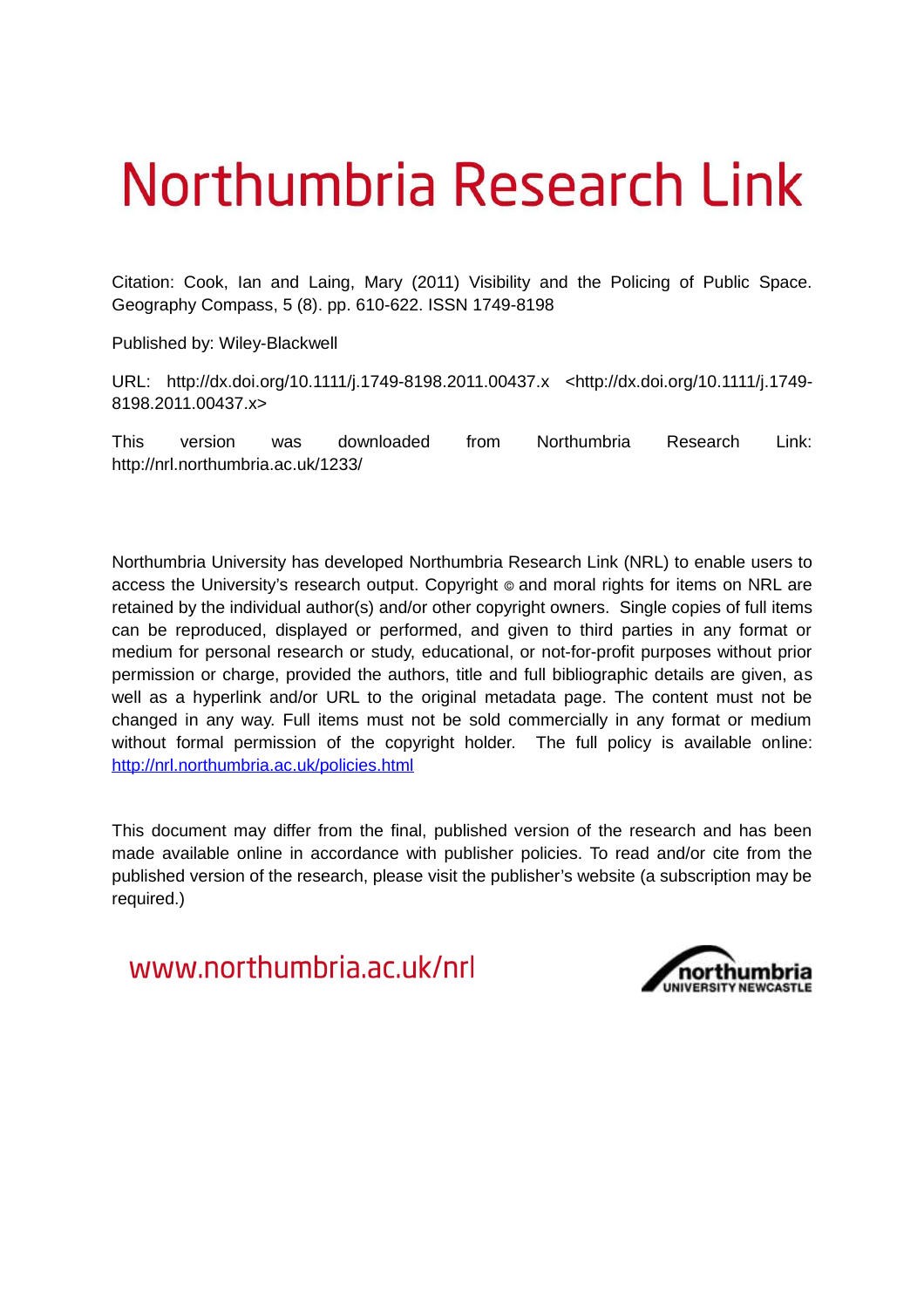## **Visibility and the policing of public space**

**Ian R. Cook**

Northumbria University (ian.cook@northumbria.ac.uk)

### **Mary Whowell**

Northumbria University (mary.laing@northumbria.ac.uk)

Published in 2011 in *Geography Compass* 5 (8): 610-622.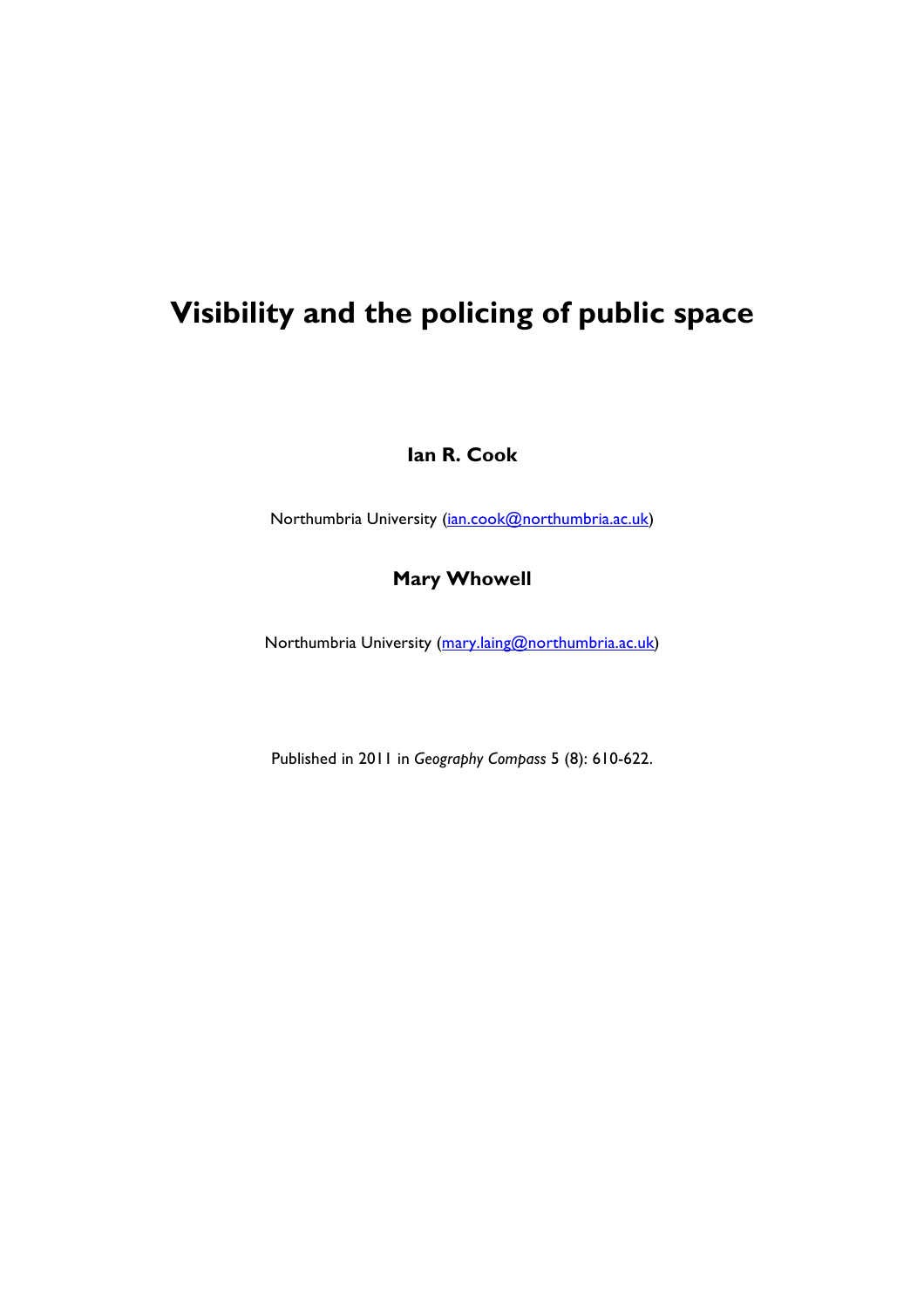#### **Abstract**

From studies of 'panoptic' CCTV surveillance to accounts of undercover police officers, it is often mooted that visibility and invisibility are central to the policing of public space. However, there has been no comprehensive and critical assessment of this axiom. Drawing on the practices of a variety of policing providers and regulators, and the work of geographers, criminologists and other social scientists, this paper examines how and why visibility underpins the policing of public space. We begin by considering the ways in which policing bodies and technologies seek to render themselves selectively visible and invisible in the landscape. The paper then moves on to explore the ways in which policing agents attempt to make 'incongruous' bodies, behaviours and signs variously visible and invisible in public space. We then offer a sympathetic critique of these accounts, arguing that more attention is needed in understanding: (i) how other senses such as touch, smell and sound are socially constructed as in and out-of-place and 'policed' accordingly; and (ii) how the policing of undesirable bodies and practices is not simply about quantitative crime reduction, but conducted through qualitative, embodied performance. The paper concludes by pinpointing key areas for future research.

#### **Introduction**

In the lead up to the 2010 Commonwealth Games, 'anti-begging squads' were deployed across New Delhi to apprehend and prosecute those seen, or perceived to be, begging. Media footage on Al Jazeera television showed those targeted by the squad being ushered by plain-clothes officers into a white van marked 'mobile court'.<sup>i</sup> Inside sat a magistrate who, under an extension to the Bombay Prevention of Begging Act 1959, had the power to issue a substantial fine, or a sentence of up to 3 years in a 'begging home'. Between December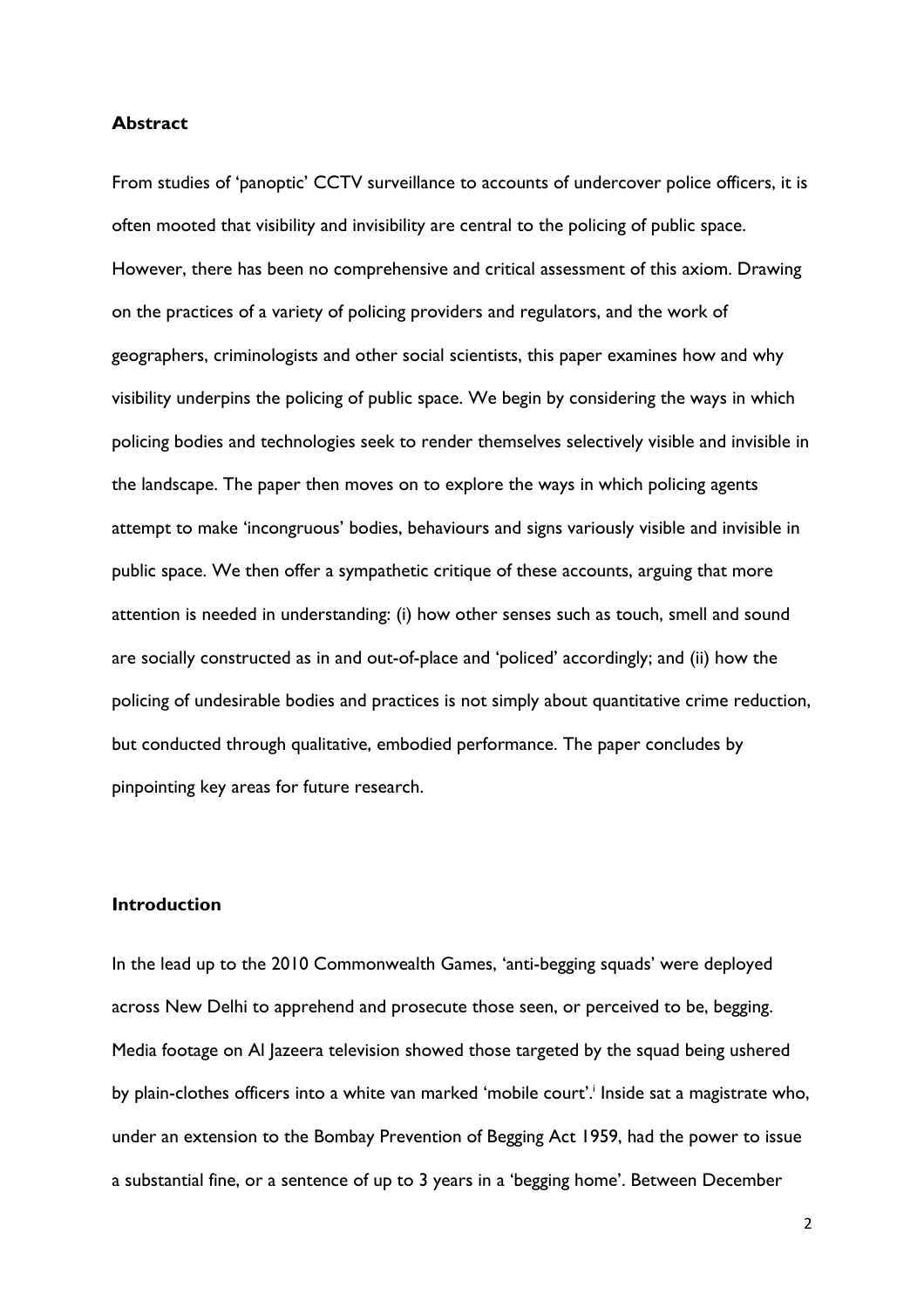2009 and February 2010 alone, 124 of the 224 people arrested for begging were sentenced to at least 1 year's incarceration (Hodge 2010). A number of night shelters were also demolished to make way for Games-related development and bamboo-screens were erected to hide slums from Games visitors. '[T]he image of an outstretched hand does not sit easily with that of the "Incredible India" that the authorities wish to project' (Chamberlain 2009, 44), neither apparently do the slums and shelters. These punitive and cosmetic strategies, homeless activist Paramjeet Kaur argues, 'treat people like eyesores' (quoted in Buncombe 2010, 31), as they are removed from public view, hidden behind screens and imprisoned for what is seemingly nothing more than their visual poverty (see also Mishra *et al.* 2010).

This introductory vignette describes some of the exclusionary and often punitive ways in which public spaces are policed in contemporary cities, spaces that are subject to continual struggle over who and what belongs in public space (Iveson 2007; Mitchell 2003); which some argue has never been 'open and accessible to all' (Ruppert 2006, 277; cf. Davis 1992; Sorkin 1992). The use of plain-clothes officers, mobile cameras and roadside sentencing, as well as the seemingly aesthetic goals of the 'sweeps' all hint at the centrality of visibility to the policing of public space. In short, the way things look, and what the public are able or allowed to see is very important. Whilst geographers and others have often referred to the relations between visibility and the policing of public space, this work has yet to be synthesised and critically reviewed. This lacuna is the central goal of the paper. In order to focus the scope of the paper, public space will be limited to topological spaces of sociability such as streets, parks, plazas, shopping malls and so on, although we recognise *a la* Iveson (2007) that public space also incorporates a variety of 'venues of public address' such as newspapers and the Internet. We interpret policing, meanwhile, to be 'surveillance to discover actual or anticipated breaches [of social order], and the threat or mobilization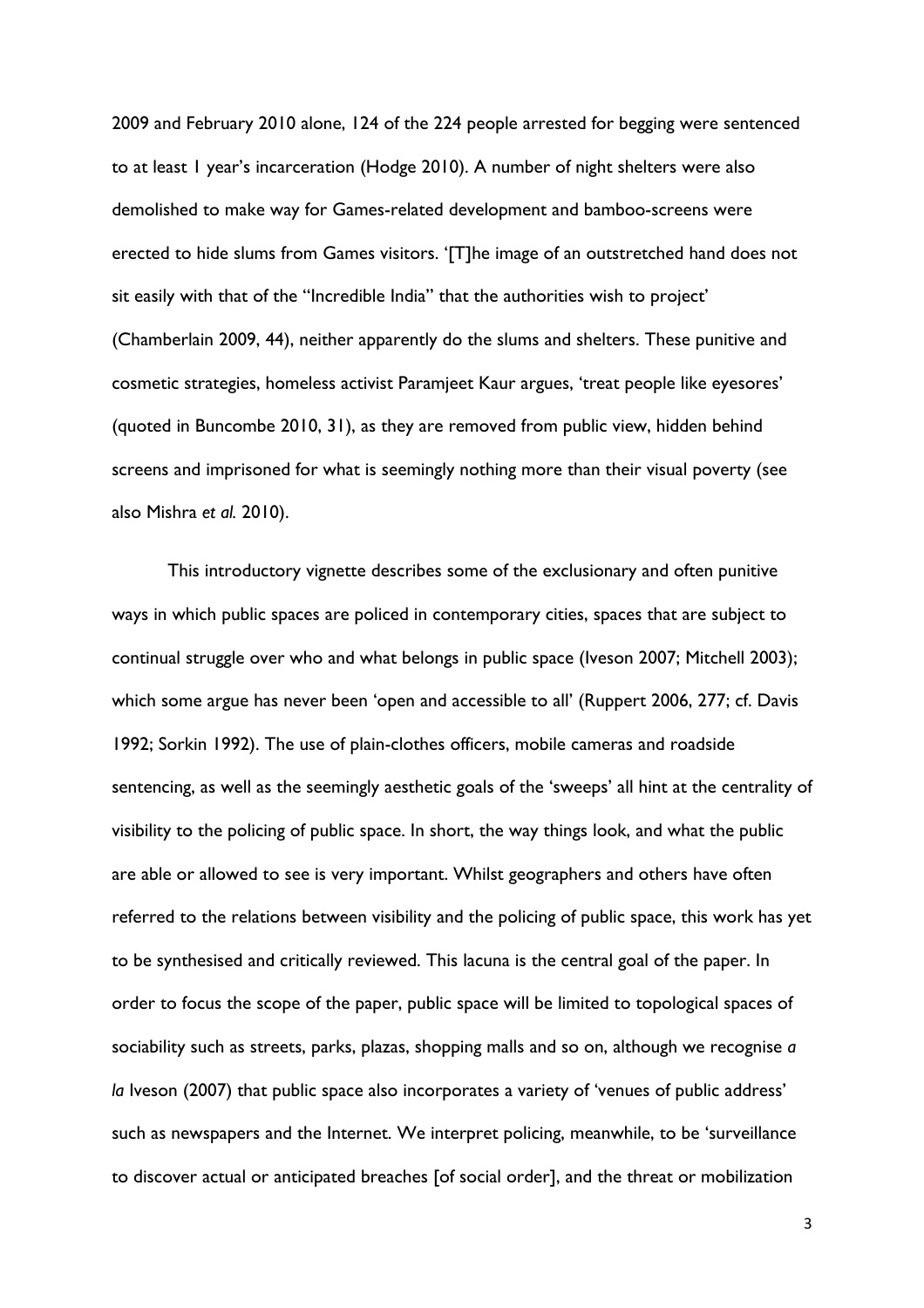of sanctions to ensure the security of the social order' (Reiner 1994, 722). Here policing is not simply the work of the public police force but an increasing array of public, private and voluntary sector providers (Yarwood 2007), who seek to 'police' not only violations of law and legislature, but also violations of societal norms, and behaviours considered to be socially undesirable and threatening to the normative order of public space (Cresswell 1996; Herbert 1997; Sibley 1995). The paper begins by exploring the ways in which policing bodies and technologies seek to make themselves selectively visible and invisible, and then explores how and why they selectivity attempt to make others variously visible and invisible in public space (Sibley 1995). It moves on to make the case that studies have tended to privilege visibility over other senses such as touch, smell and sound, and that a wider sensory understanding of policing performance and practice would further research in this area. The paper concludes by briefly highlighting areas for future research.

#### **Being (in)visible**

Being visible, or rather being seen, is an important part of doing policing. Public and private policing personnel, their uniforms, vehicles, badges, signs, cameras and other paraphernalia are used, in part, as symbols to communicate particular messages and evoke particular emotions in onlookers. Here we will explore how the emotions of reassurance and, first, deterrence are understood to emanate from 'high visibility' policing.

In recent decades, policing has been argued to have taken a 'preventive turn' (Hughes 2007); and criminals have subsequently been framed by policymakers as being opportunistic, and capable of making rational choices as to whether 'the pains and losses associated with apprehension and punishment will overshadow the possibility of criminal gain or profit' (McLaughlin 2006, 125). Hence, the notion of deterrence as a strategy of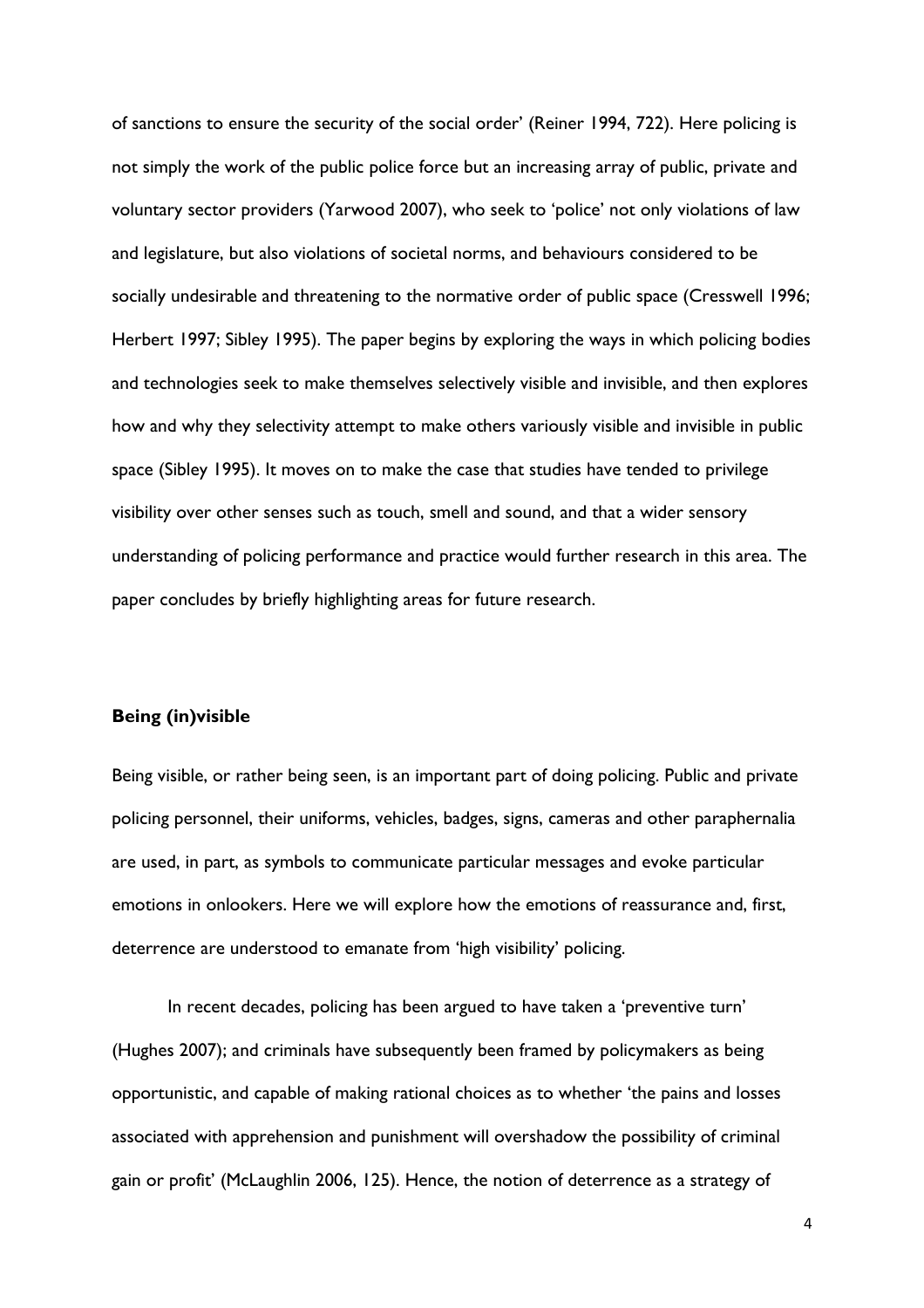social control has become politically popular (Kennedy 2008). As part of this, a whole range of highly visible policing bodies, technologies and strategies – from patrolling officers to CCTV cameras, hot-spot policing to wire fences – are legitimised by, and praised for, their 'preventive capabilities'. They are perceived to communicate messages about the lack of opportunities to misbehave and/or the harsh repercussions of committing crime. These messages are, in turn, understood to deter on-looking potential 'troublemakers' (Clarke 1995; Kennedy 2008; Newman 1973).

Moving away from the notion of the rational opportunist, a number of scholars have incorporated Foucault's (1980) ideas on the Panoptic disciplinary gaze in their analysis of electronic surveillance and CCTV in particular. For Fyfe and Bannister (1996), the development of CCTV in Glasgow city centre bears a striking resemblance to Foucault's reading of Jeremy Bentham's 18th century plans for the Panopticon prison (see also Koskela 2000, 2003; Wood 2007):

Like the Panopticon, CCTV schemes meet Bentham's principle that power should be 'visible and unverifiable'. Visibility is ensured by the fact that just as the inmate of Bentham's prison has constantly 'before his [sic] eyes the tall outline of the central tower from which he is spied upon' (Foucault 1977, 201) so too anybody in Glasgow city centre, for example, can see cameras on top of six metre poles or jutting out from the sides of buildings, whilst street signs proclaim 'This area is patrolled by City Watch'. Unverifiability reflects the way in which, just as the inmate in Bentham's scheme never knows 'whether he is being looked at any one moment; but he must be sure that he may always be so' (op. cit.), so too anybody in the city centre never knows that they might be. The pressure of surveillance is particularly effective because like Bentham's Panopticon, CCTV is a mechanism which 'automatizes and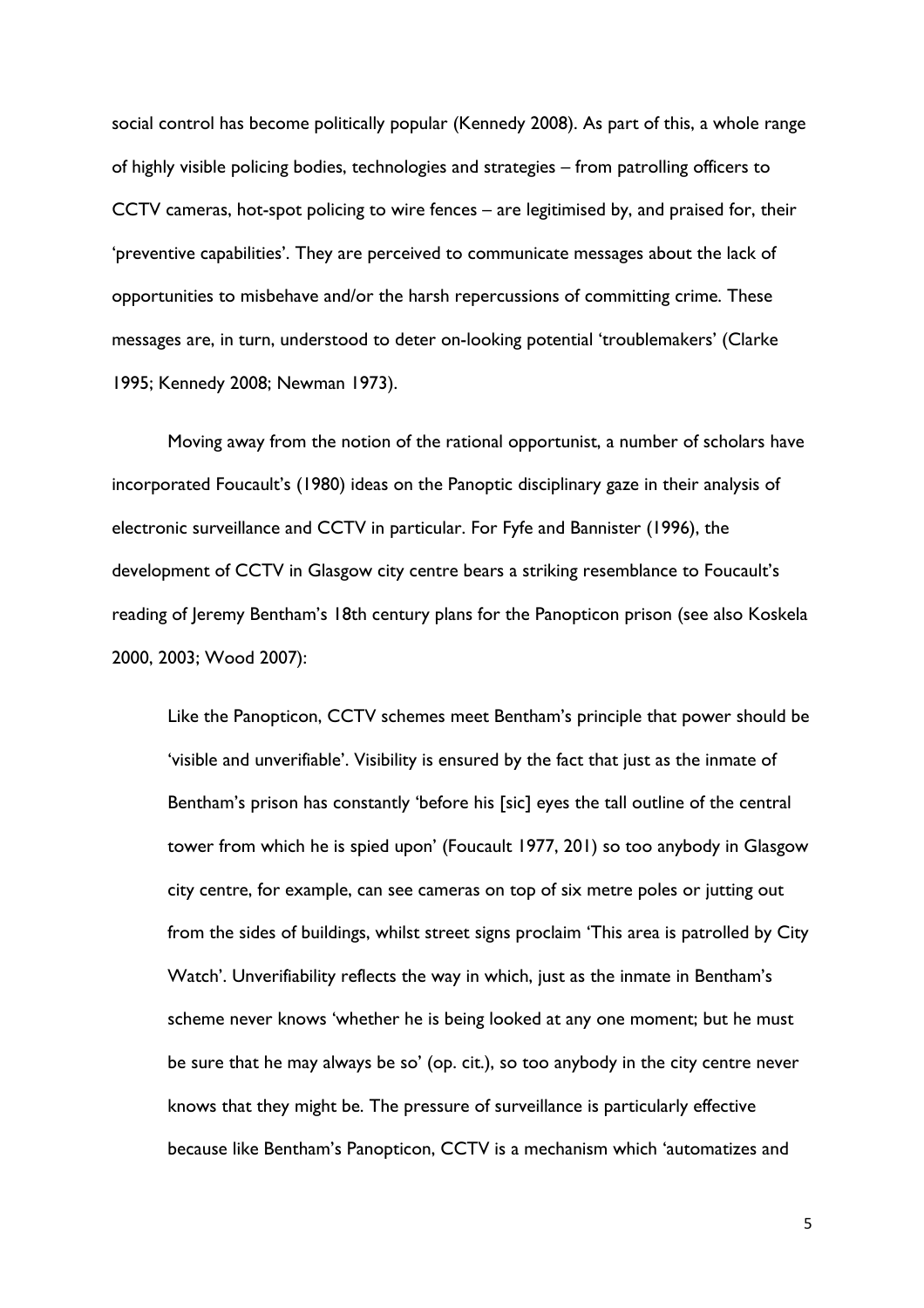disindividualizes power' (Foucault 1977, 201) … inducing a 'state of conscious and permanent visibility that assures the automatic functioning of power' (Foucault 1977, 202). Fyfe and Bannister (1996, 39)

CCTV here is conveyed as a 'disciplinary mechanism' (Foucault 1977, 197) whose gaze is interiorised by those being watched 'to the point that he [sic] is his own overseer, each individual thus exercising this surveillance over, and against, himself [sic]' (Foucault 1980, 155). Nevertheless, as Fyfe, Bannister and many others recognise, the metaphor of the Panopticon only goes so far when understanding the practice of surveillance. Bentham's vision of all-seeing, omnipresent surveillance provides limited conceptual purchase on the situated and partial gaze of surveillance socio-technologies, overlooking the numerous 'blind-spots', technical glitches, and pays no attention to the highly selective and sometimes voyeuristic gaze of those doing the surveillance (Koskela 2002). Indeed, as many commentators have argued, Panoptic metaphors fail to shed light on the wider construction of 'suspicious' bodies and behaviours that inform who is being watched, where and when, whether this is by 'automated' or manual-controlled cameras (Coleman 2005; Coleman and McCahill 2010; Haggerty 2006; Norris and Armstrong 1999). Furthermore, as we will explore later, the visibility and unverifiability of surveillance assemblages do not automatically produce 'docile bodies' as Foucault puts it; agency is still important (Haggerty 2006). Toon (2000) illustrates this point in his study of the ways in which youths reappropriate surveilled space in Tamworth, England. He reasons that they develop creative 'tactics of invisibility' (Toon 2000, 159), such as playing

… hide and seek with CCTV and police patrols … [using] the unmonitored angles, vanishing points and fade-out points within the CCTV's horizons, cutting the totality of ordered space into a multiplicity of concealed spatial fragments and stitching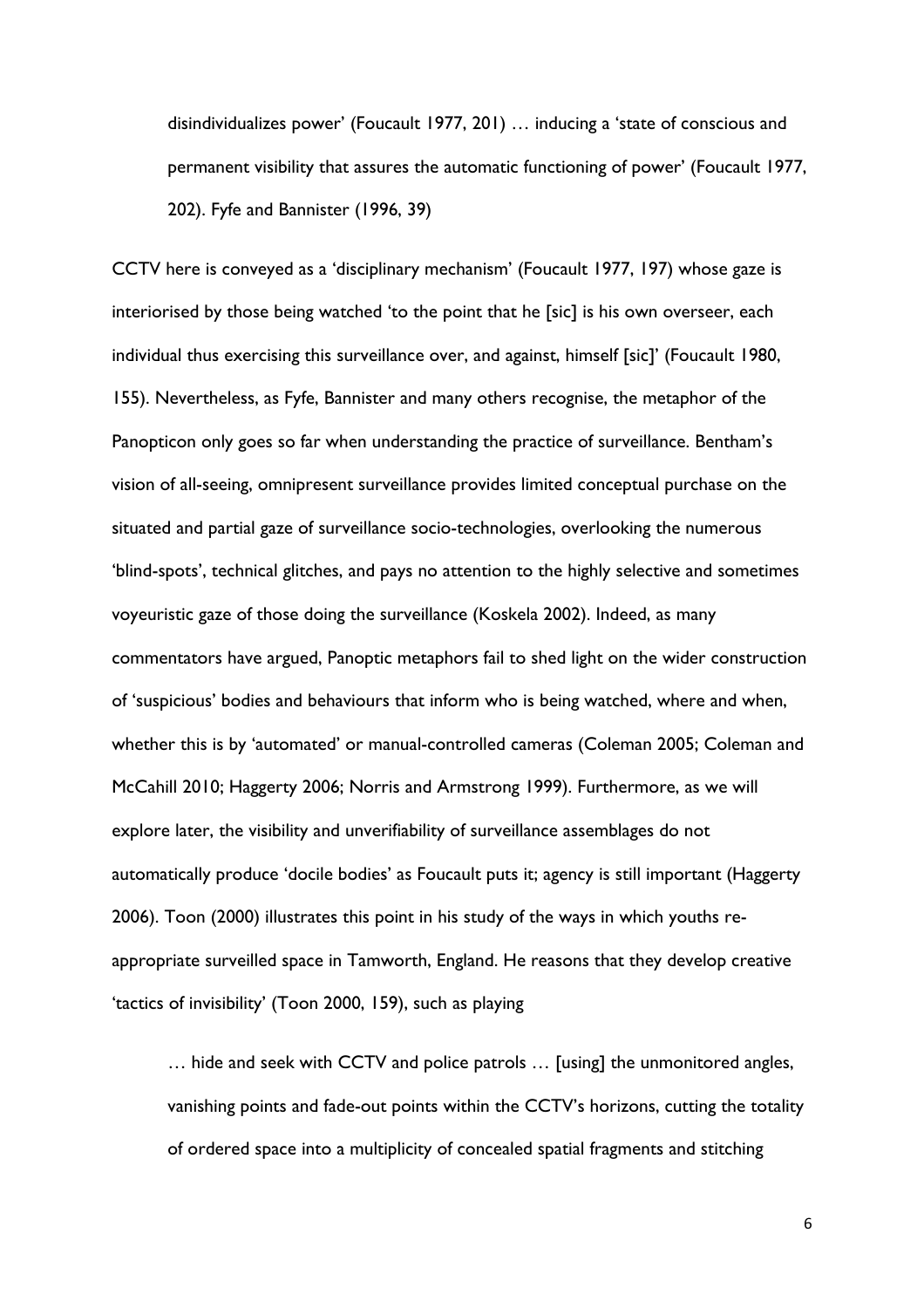places of concealment together to establish their own mobile map of hidden transit points and temporary abodes beyond the regulatory gaze of social authority. Toon (2000, 154–155)

It is important therefore to always consider the role of (constrained) agency, and the potential for creativity and resistance when thinking about surveillance and surveillance spaces (Coleman and McCahill 2010; Hubbard and Sanders 2003).

Alongside the idea of deterrence, the language of reassurance is increasingly drawn on by policymakers and policing providers as policing 'stretches … into newer, more impossible realms, namely the management of public and private anxieties' (Crawford 2007, 144). Developments in this area have largely been structured by growing political concern about the fear of crime and the apprehensiveness of 'law-abiding citizens' to enter, work, live, relax, window-shop or simply spend longer than absolutely necessary in particular public spaces (see Cook 2010). In a number of countries, patrolling police officers or other such ancillary figures have been reinvented as 'uniformed reassurance beacons' come 'mobile scarecrows' in policy discourse (Paskell 2007). The very sight of them patrolling, liaising with the public or publicly tackling 'nuisances, incivilities and inconveniences' (Department for Communities and Local Government 2006, 16) is hoped to offer reassurance to the 'well-behaved', whilst deterring those thinking about, or actually, misbehaving and at the same time visibly demonstrating the value of the policing provided (Bahn 1974; Cook 2010; Crawford 2007; Innes 2004b; Millie 2010). In England and Wales, under the previous New Labour government there was an increased emphasis on bolstering the numbers of 'bobbies on the beat'. As part of this, Police Officers would be accompanied by new civilian figures dedicated to patrolling public spaces, named Police Community Support Officers (PCSOs) (Paskell 2007), themselves modelled on the City Wardens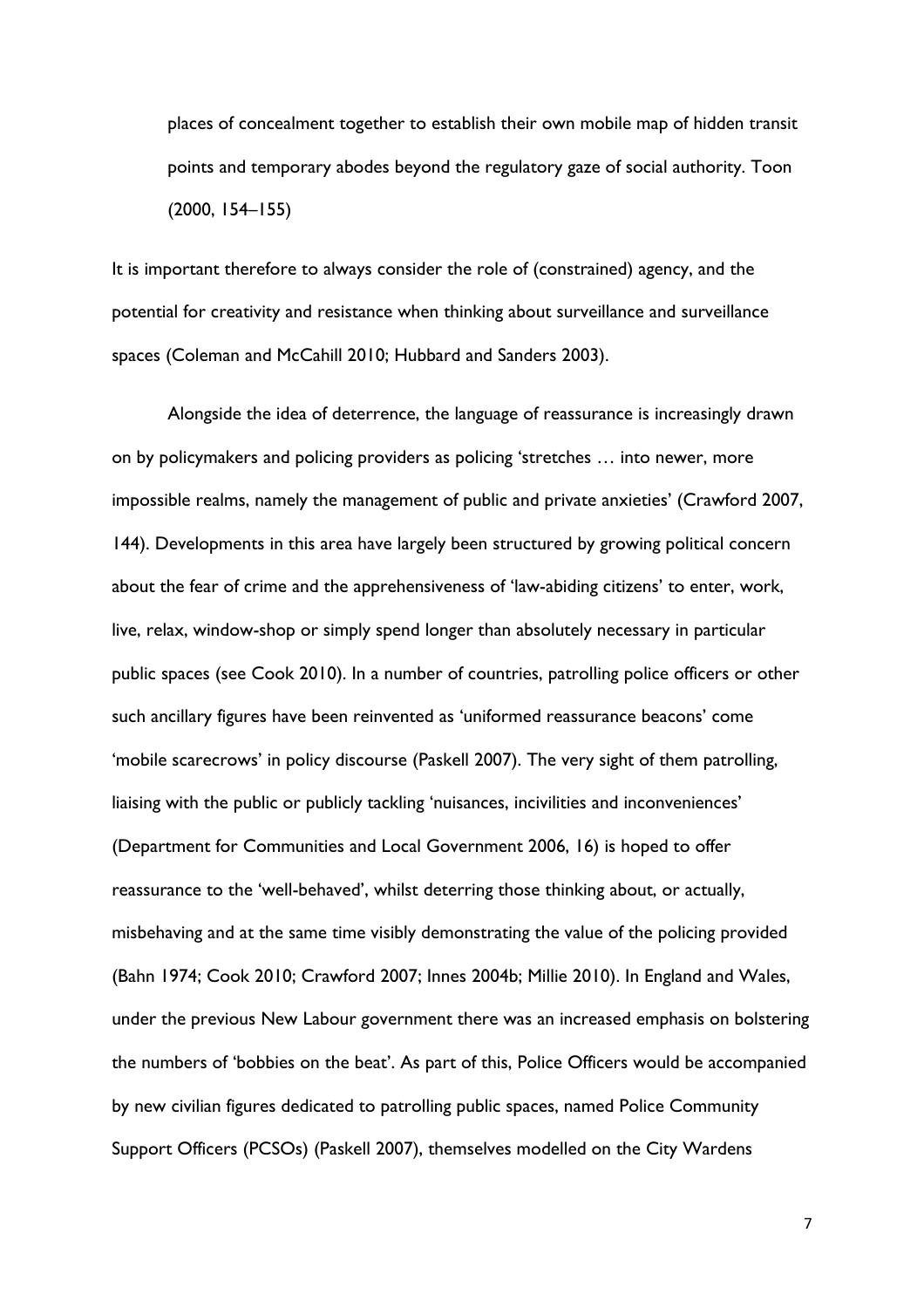(stadswachten) introduced in the Netherlands during the 1990s (Hofstra and Shapland 1997). Whilst such a reassurance approach seems commendable, we must remember that it is based on a broad-brushed dichotomised presumption about what people perceive the sight of a patrol figure to mean. People read 'signals' such as patrolling PCSOs differently, with positionality and context influencing the production, dissemination and consumption of the semiotic messages. Thus a much more variegated mixture of emotions and feelings, sometimes contradictory, are experienced, rather than simply reassurance or deterrence (Innes 2004a).

We must also be wary about suggesting that policing is solely about being as visible as possible. Quite simply, 'much of the police work performed is not observable by publics' (Innes 2004b, 156), as is the case with other public and private policing bodies (Berg 2010). The HBO television series *The Wire*, for instance, depicts how particular public spaces in Baltimore are monitored by covert means: officers hiding in parked cars, on rooftops, at overlooking windows, or sat in their office monitoring telephone wires and watching footage from visible and hidden surveillance cameras. What is more, *The Wire* also paints a picture of ad hoc undercover operations – being both covert and deceptive (Marx 1988) – where, for instance, plain clothes officers or informants liaise with or purchase drugs from unsuspecting suspects. Although a piece of fiction, many of these practices and techniques echo the actions of real police officers who also want to avoid being seen and recognised in certain circumstances. A small number of academic studies have demonstrated the growth and prevalence of undercover policing in the urban West where police would regularly use a variety of covert and deceptive methods, such as becoming a 'gang member', posing as a street sex worker or even as a prison inmate in order to gather information or 'evidence' or to entice others into committing an offence (Baker 2005; Jacobs 1992; Marx 1988). They stress the importance of looking, dressing and playing the part but also pose fundamental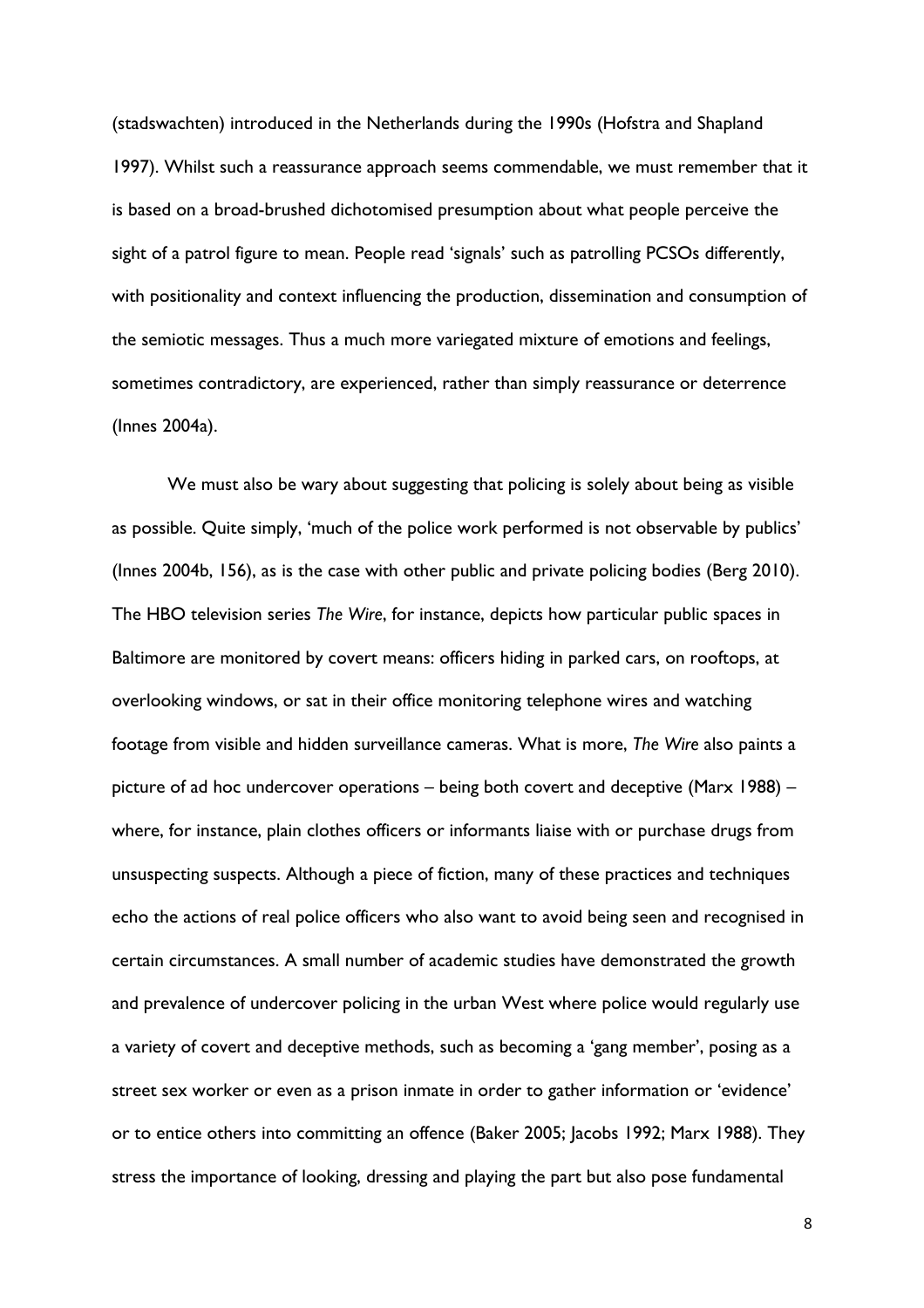questions about the morality of such operations as well as the potential for harm and harassment. A good example of this is the recent case of an undercover Metropolitan police officer was alleged to have spent 7 years infiltrating various environmental protest groups in the UK and Europe. Media coverage suggested that whilst in this role, he had several sexual relationships with women in the same groups, throwing up a plethora of moral, ethical and legal issues (Taylor and Lewis 2011). Alongside the research, this example also highlights the strategic and selective performance of the self by policing bodies, an issue we will revisit more broadly later in the paper.

#### **Making (in)visible**

Not only is policing about making the bodies and technologies of policing selectively visible and invisible, it is also about making 'troubling' populations selectively invisible and visible in public space. The literature has gone to great lengths to illustrate the uneven and exclusionary nature of contemporary public space and the interdictory tactics and technologies drawn upon (Flusty 2001). The emphasis within this body of work is not just on disciplining bodies according to the socially constructed norms of the place they are inhabiting, it is also about displacing behaviours, bodies and signs of 'disorder'; removing or hiding them from view in particular places and at particular times (Atkinson 2003). Whilst emphasis and targets may vary across space and time, the 'strategies of hiding' (Catungal and McCann 2010, 79) used often include architectural practices that attempt to 'design out' behaviours, the use of security bodies and surveillance equipment, and the creation and enforcement of laws governing what behaviours, signs of disorder and, in some instances, which individuals and groups are (not) allowed in public space (cf. Beckett and Herbert 2010; Belina 2007; Davis 1992; England 2008; Mitchell 2003; Smith 1996).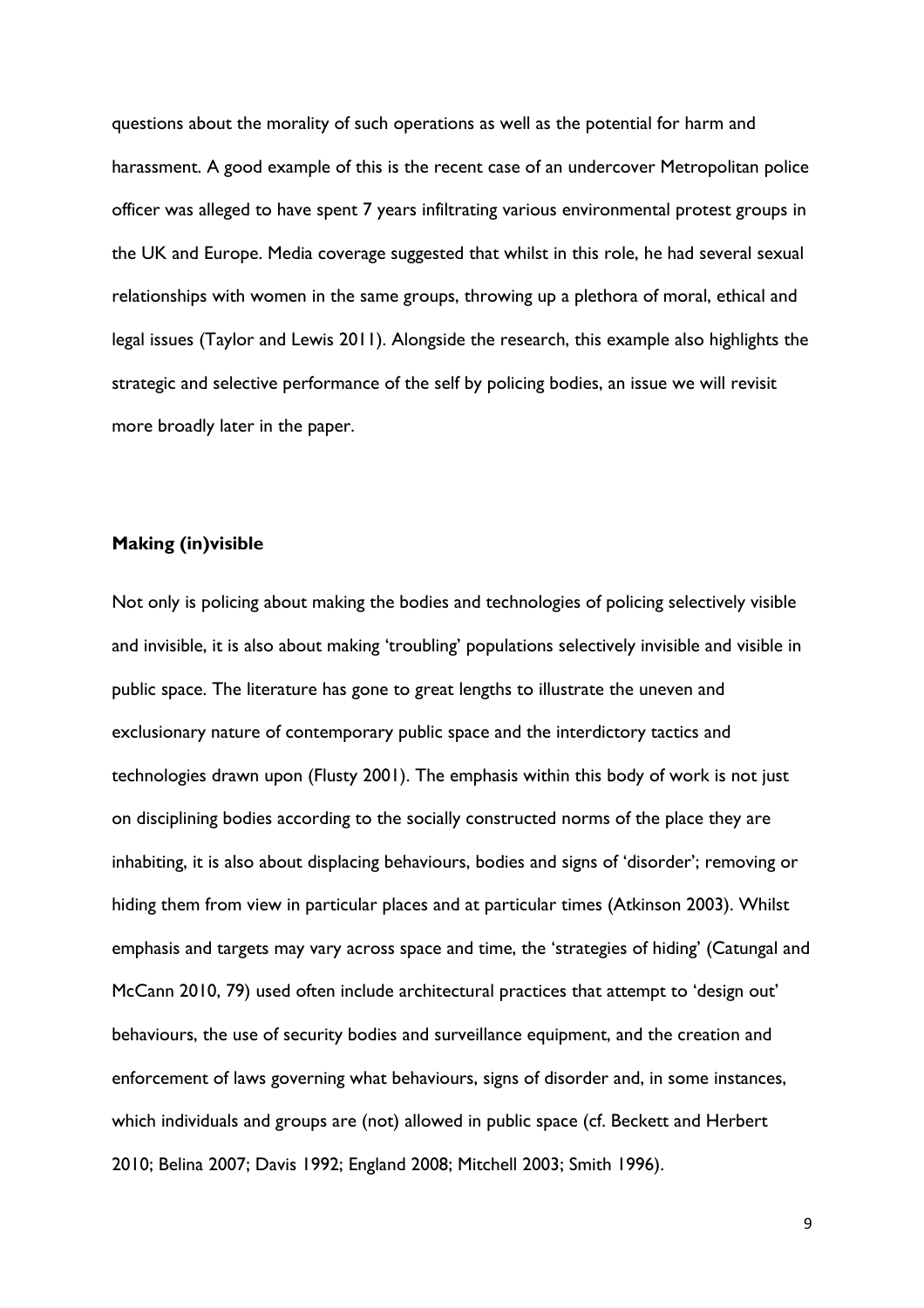Although in some instances these groups are purposefully redirected to, contained and perhaps even concealed in other public and private spaces – such as the red light district, homeless shelter, police station, prison or skate park (Hubbard and Whowell 2008; Martin and Mitchelson 2009; Rogers and Coaffee 2005) – the primary emphasis is arguably on removal and displacement. For many urban geographers, such public space policing strategies are repeatedly and unjustly targeting disadvantaged groups with the punitive policing rarely matching the seriousness of their 'crimes' or the 'threat' posed (Mitchell 1997, 2003). What is more, Swanson (2007, 723) and others reason that policing, particularly of marginalised groups, is less to do with the issues of crime and safety and more about 'cover[ing]-up of unsightly visual blemishes' and, in so doing, improving the aesthetics of public space (see also Belina and Helms 2003; Catungal and McCann 2010; Coleman 2005; Hubbard 2002, 2004; Katz 2001; Swanson 2007).

In Swanson's (2007) study of 'revanchist' attempts to 'cleanse the streets of informal workers, beggars, and street children' (708) in the Ecuadorian cities of Quito and Guayaquil, she argues that such policies are legitimised by discourses of the 'visual contamination caused by indigenous bodies' (713). Such representations, she argues, are not neutral but imbued with a 'hygenic racism … that pathologizes indigenous bodies as sick, contaminated and dirty' (710). Furthermore, they are constructed as being rural (and therefore 'backward' Indians), incongruous and dangerous to the desired image of Quito and Guayaquil as modern, urbane, white-mestizo<sup>ii</sup> and 'tourist-friendly'. The construction of the informal workers, beggars and street children as 'dirty' and the 'out-of-place' is a social, cultural and political construct, representative of discursive understandings of what it is to be indigenous and living in poverty in the context of a developing society; with poverty constructed as 'scary and dangerous' as opposed to a being a deeply rooted social phenomena (see also Cresswell 1996).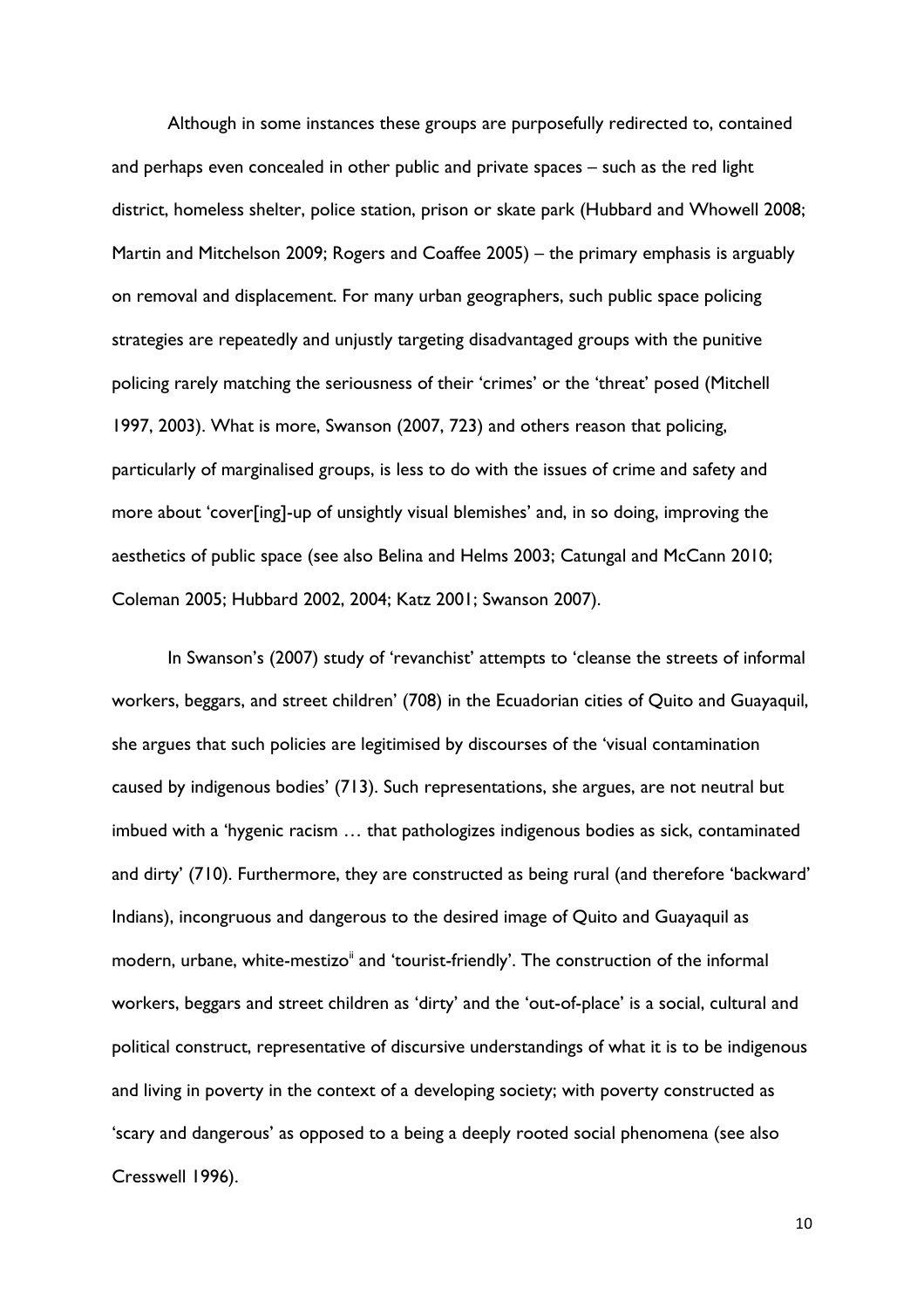Phil Hubbard's (2002, 2004) critical analysis of on-going attempts to remove visible forms of sex industry work from public space in London and Paris reasoned that such punitive measures were legitimised by appeals to family morality – not least the potential that children and monogamous families would be exposed to lewd and corrupting behaviours, bodies and acts (see also Catungal and McCann 2010) – but also that such sights may disrupt economic development plans. '[R]educing the visibility of sex work in the central city', Hubbard (2004, 1698) argues,

is an obvious way that policy-makers can send out a message that it is ripe for reinvestment. In this sense, the displacement of sex work can be viewed as an essential precursor to middle-class, family-oriented gentrification.

In order to regenerate localities and attract/reassure nervous, undecided and mobile investors, tourists and gentrifiers, it is often argued that public space must be '*seen to be safe*' (Raco 2003, 1870, original emphasis). To create such an image, the disciplining or removal of groups, behaviours and signs of disorder that unnerve these privileged social groups has become a key aim for city officials (Cook 2010). This for Don Mitchell (2003) is fetishising the aesthetic: 'restor[ing] the "pretty picture"' (185) and, in so doing,

redefining the public space of a city as a *landscape*, as a privatized view suitable only for the passive gaze of the privileged as they go about the work of convincing themselves that what they see is simply natural. (190, original emphasis)

Yet, policing is not simply about removing 'transgressive [behaviours] … from the public gaze' (Catungal and McCann 2010, 76) as there are a growing number of strategies, particularly in the urban West, which seek to publicly reveal and uncover illicit places, behaviours and groups. Here, the ideas of Jane Jacobs (1961) and Oscar Newman (1973), who call for urban space to be redesigned in order to make the spaces and potential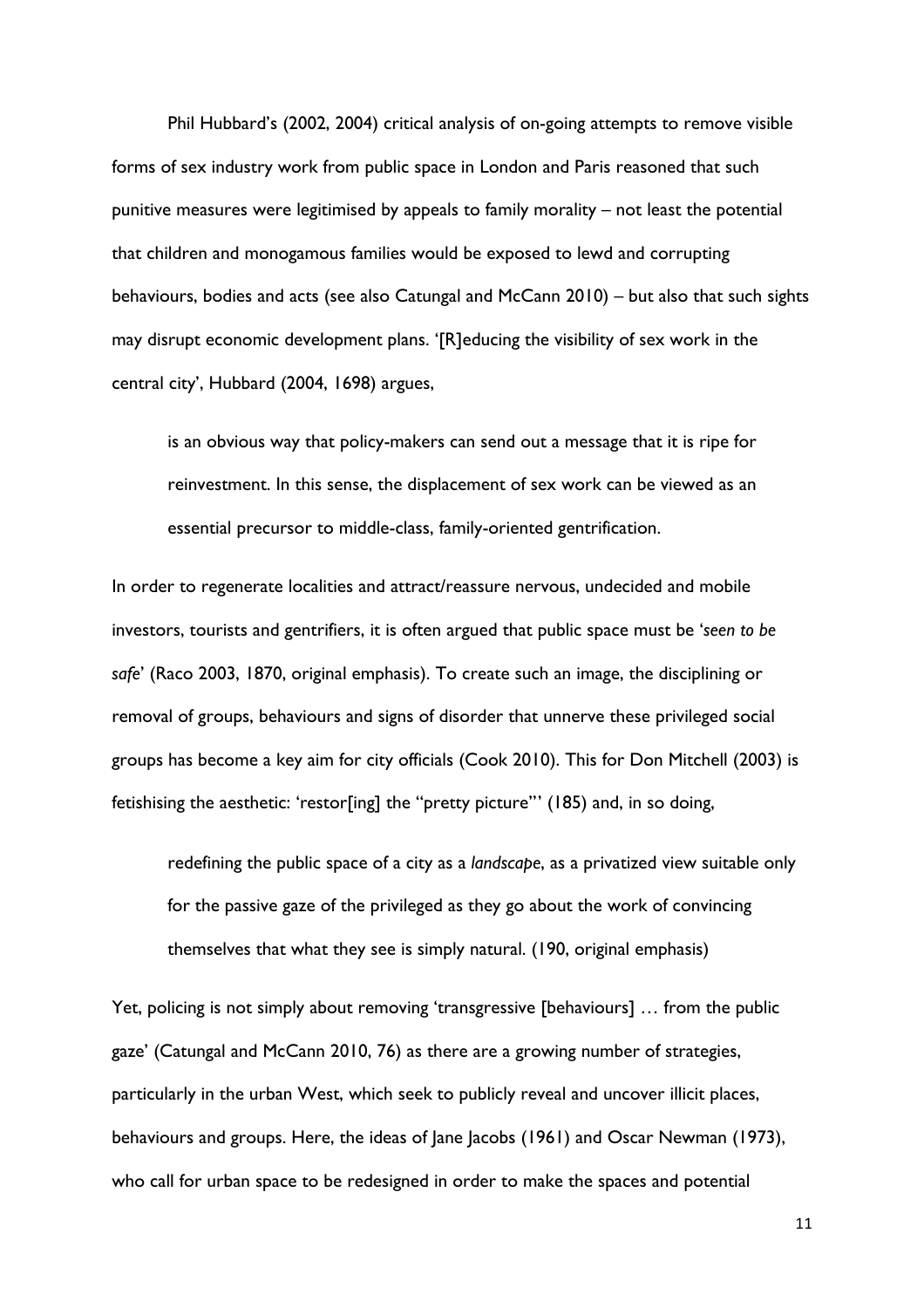perpetrators of illicit activity more visible not only to security bodies but the wider citizenry, have proved influential in recent decades. In his oft-cited book, Defensible Space, Newman (1973, 82) argues that 'visual barriers' such as ill-lit areas, walls, shrubbery and under-paths 'provide natural hiding places and vantage points for potential criminals' and should therefore be removed. Echoing but not citing Bentham's vision of the Panopticon, Newman reasons that in order to defend space, it must be physically opened up, made bright and visible, 'facilitat[ing the] natural visual and auditory monitoring of activities taking place within them' (Newman (1973, 79); see also Farrington and Welsh 2002; Madden 2010). For Jacobs (1961, 35, original emphasis), the emphasis should be on maximising the numbers of 'eyes upon the street, eyes belonging to those we might call the *natural* proprietors of the *street'*. Once again, the ideas of deterrence are at work here as making public space open and populated are seen as prerequisites for deterring criminals – who are perceived to operate in dark, secluded and 'unaccountable' spaces.

The practice of punishing individuals in public space is another important contradiction to the general moves towards displacing unwanted individuals from public space, and one that has not been acknowledged in the geographical literature. Whilst it may be the case that in the urban West, as Foucault (1977) and others have noted, capital punishment and torture moved away from public squares 'towards the interior regions of corrective establishments' during the 18th century (Basson 2006, 1155), studies in criminology have shown how public punishments are having noticeable revival in the West. Rather than relying on 'the imagination to conjure up frightening images of the unseen' (Wilf 1993, 54), it is argued that the public must once again be able to *see* penal justice in action. Community service has emerged during the second half of the 20th century, wherein offenders are required by the courts to conduct unpaid 'community work'– such as gardening, road sweeping, decorating – in a variety of public and private spaces for a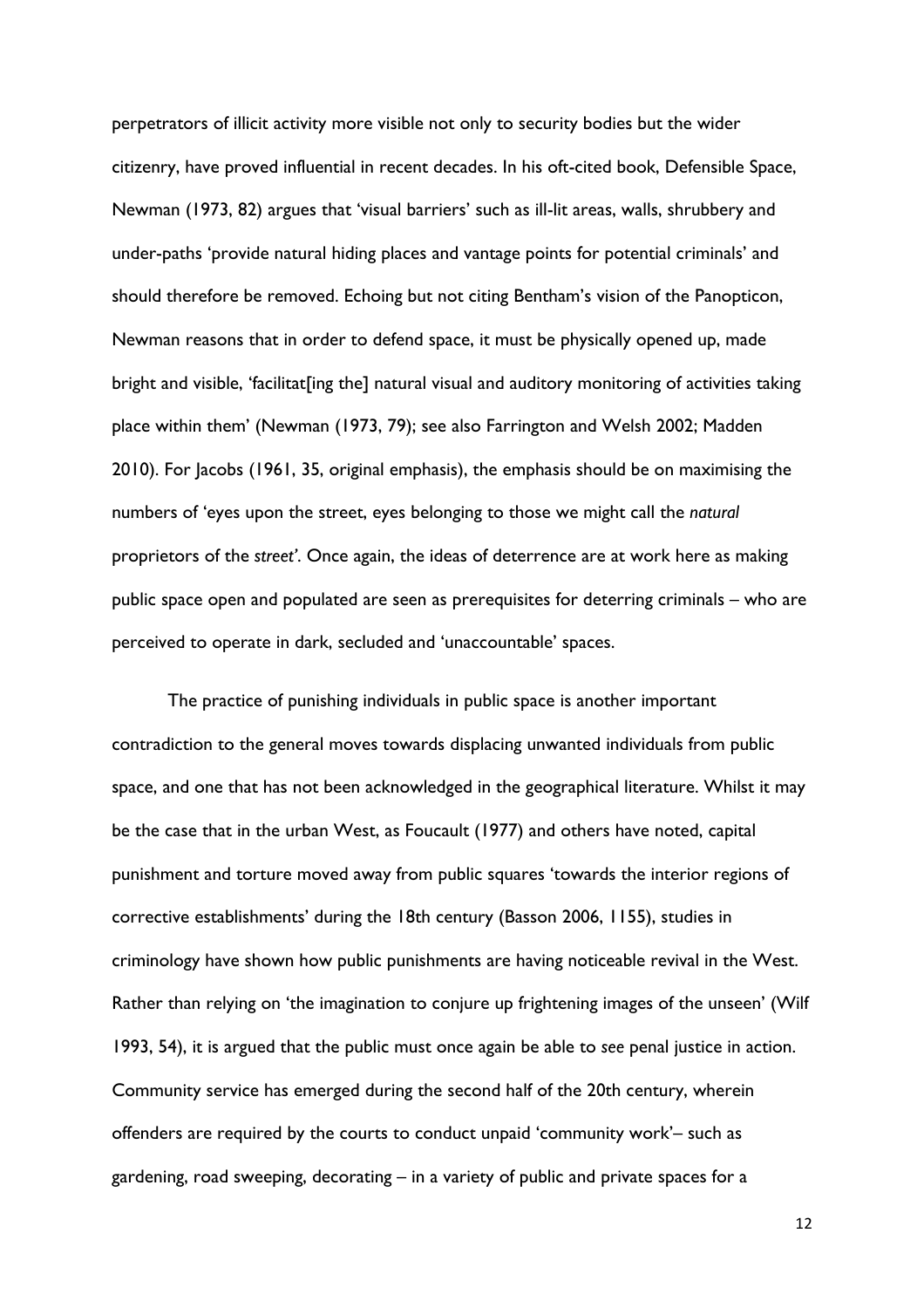specified timeframe (McIvor *et al.* 2010). There was also a re-introduction of chain gangs in a handful of US states including Alabama and Arizona during the 1990s (Allen and Abril 1997). Whilst the rationales differ from place to place, these public space punishment schemes are often justified with claims that offenders will make reparation with the community through their forced labour; they will feel shame, humiliation and remorse; and, echoing public execution, they will act as a deterrent to others (McIvor 2007). The practice of 'naming-andshaming' prostitutes and their clients, for example, in the media is also justified by similar claims (Sanders 2009). The recent requirements for adult offenders on community service in England and Wales to wear high-visibility jackets – and the accompanying claims that making offenders more visible would help restore public confidence in the criminal justice system (Pamment and Ellis 2010) – also shows the political capital involved in selectively revealing (and hiding) the unsavoury other.

#### **Rethinking visibility**

Although we find these academic studies illuminating in many respects, we feel they are restrictive in two senses. The first restriction is the solitary focus on visibility. Visibility is important in the ways outlined above, but an appreciation of how other senses – such as touch, smell, taste and sound – influence the construction of acceptable and unacceptable bodies, signs and spaces is also necessary. Thinking about the policing of multi-sensory, outof-place *presence* rather than out-of-place *visual signifiers* helps us to move away from ocularcentrism, that is the 'tendency in Western modernity to ascribe particular primacy to vision above the other human senses' (MacDonald 2009, 153).<sup>iii</sup> As Shantz *et al.* (2008, 39) highlight through their case study of lower Queen Street in downtown Auckland,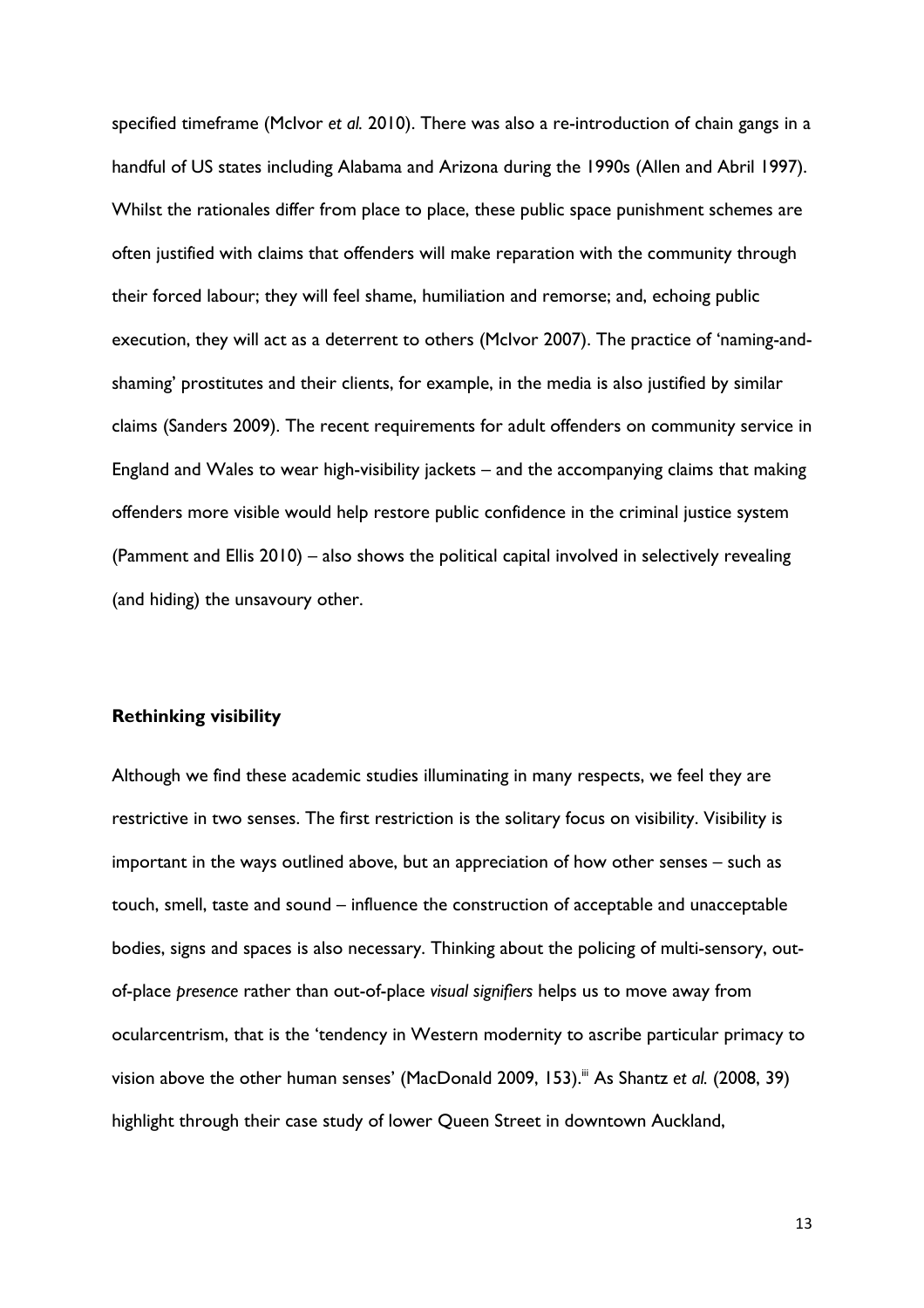the regulation of social order in urban public space depends not only on concerns for the visual (e.g. the sight of homeless people or street youth), but also on notions of appropriate sound and touch.

Interviewing users of lower Queen Street, Shantz *et al.* show how some people were disturbed by the noise of skateboarders but also experienced discomfort from watching the 'Birdman' who

… made daily visits to QEII Square, where he covered himself in bread, which pigeons would proceed to eat … Although the activity is quiet, unobtrusive and relatively brief (lasting 10–20 minutes), many participants noted that his presence made them feel uneasy, and might discourage tourists from using the Square. Here the boundary crossed is not one of sound, but of touch. His actions are unacceptable to many because he is inviting the dirt of the city (via the birds) to cross the invisible impermeable bubble of physical safety and cleanliness one expects to surround them whilst in public places. Shantz *et al.* (2008, 49)

This case echoes Swanson's (2007) example of Ecuadorian street people, where hygienic discourses play a considerable part in othering. For Shantz *et al.* the 'repulsed sense' is touch – the bodily contact of the 'Birdman' with the pigeons, or 'vermin', who eat bread from his body. Viewed in another way, it is sight: the sight of man and bird touching. More accurately, however, it is both, with touch and sight interacting in complex ways.

The example of the 'Birdman' echoes research on public sex and prostitution, which, often implicitly, shows how multiple senses can 'violate' particular ambiences of place. Often it is a complex and contingent combination of sensory signifiers – such as the sight of sexualised bodies, sexual acts, kerb crawlers or sex litter (e.g. discarded condoms), or the aural discomfort of grunts, groans and soliciting, or out-of-place touching and intimacies –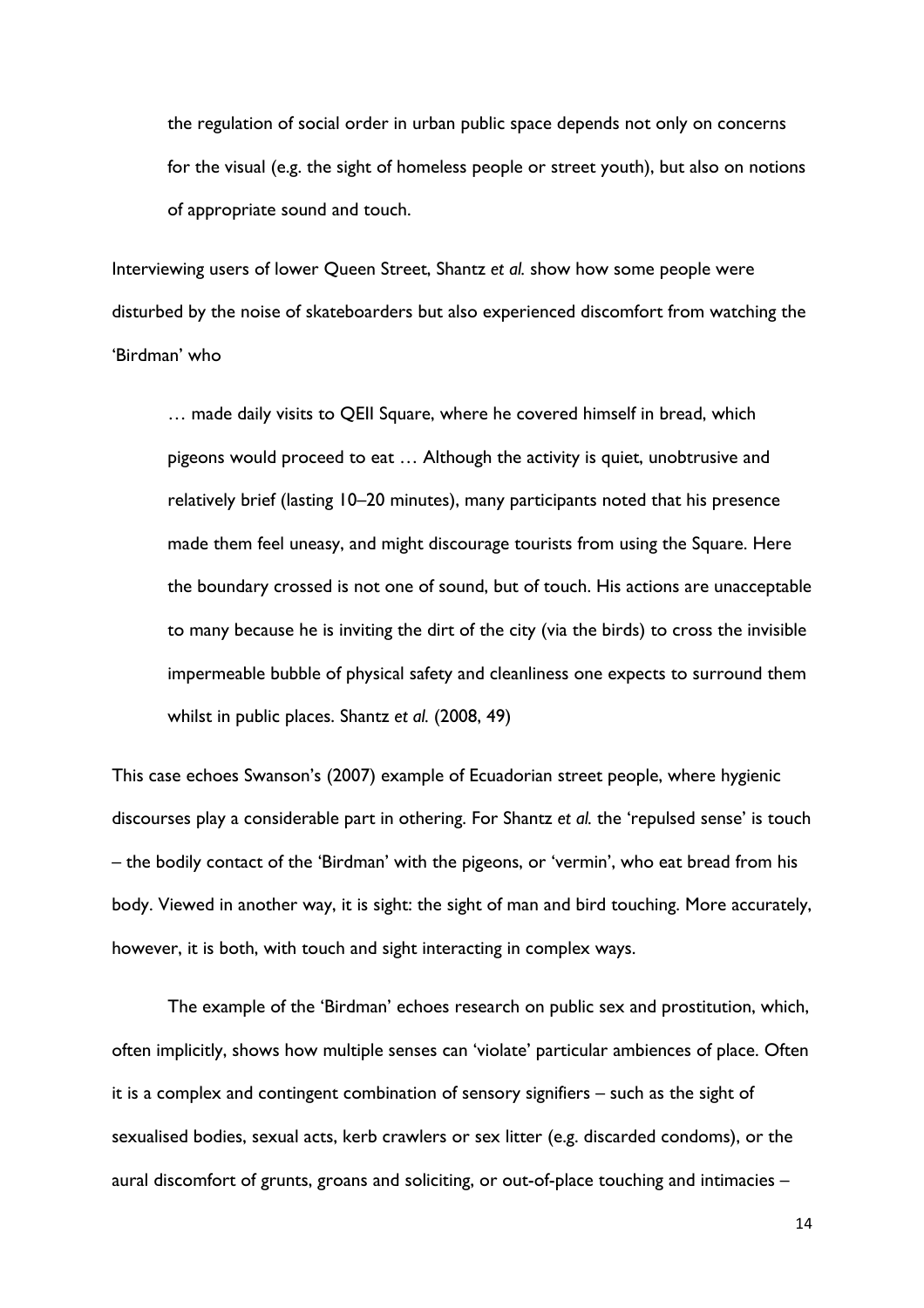which influence the use and policing of particular places (Pitcher *et al.* 2006; Sanders *et al.* 2010). Touch is particularly important here. The transgression of behaviours which would normally be conducted in private (having sex, being nude) when enacted in the public domain – where you are more likely to be seen, and possibly heard – challenge the heteronormative, monogamous sociality of public space, and also traditional socio-spatial constructions of femininity and masculinity. Thus when bodies touch or are touched in public in such a way which destabilises socio-sexual norms, they are constructed as an abject and destabilising 'other', which must be discouraged or even removed (Sanders *et al.* 2010). Like the example of the 'Birdman', prostitution shows how focusing on the visual at the expense of other senses limits our understandings of the production of deviance, discomfort and public space itself.

The second restriction is the perhaps unwitting impression that the management of crime and othered social groups is conducted primarily through making bodies, technologies and signs more or less visible in certain spatial and temporal contexts. In other words, it is a quantitative exercise. However, we would argue that it is more productive to think about the *qualitative* performance of (multi-sensory) policing. The often-unexplored aspects of performance, from the (in part) anticipated and 'staged' performances (Goffman 1959, 1963) to the more spontaneous and unexpected performances (Dewsbury 2000; Thrift and Dewsbury 2000) of policing bodies and 'targets' are worthy of consideration in this context. Whether it is a drug dealer operating along the Akerselva River in Oslo or a Business Improvement District warden patrolling the streets of Coventry city centre, we can think of their performances, following Judith Butler (1990, 1993), as never fully *preformed* but always *performed*. In so doing, we recognise that identity does not pre-exist its performance, and that it is through embodied action that identity comes into being. Performance is, therefore, a productive lens for conceptualising the qualitative nature of policing practice; understood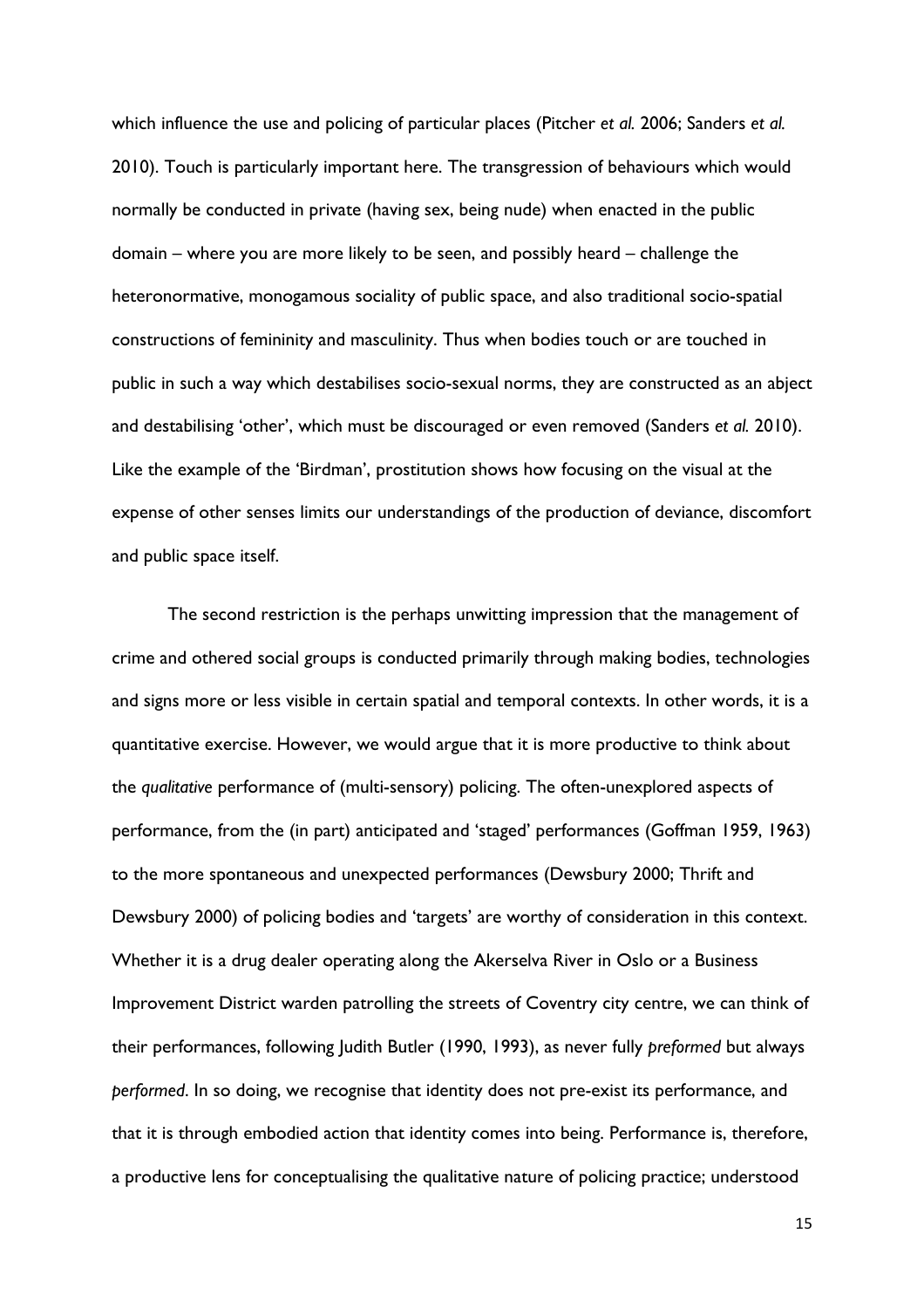here as involving 'routinised iterative performances of sedimented forms of social practice' (Cloke *et al.* 2008, 246). Fundamentally, these are shaped by 'citational practices which reproduce and/or subvert discourse and which enable and discipline subjects and their performance' (Gregson and Rose 2000, 434). Here we can see discourse and power are vitally important, but also that policing is an embodied and multi-sensorial practice, performed qualitatively.

Linked to this, Goffman's work is particularly important when thinking about policing. His ideas around impression management and 'staging' are central, for instance, to the ways in which undercover police officers engage with potential informants. In Jacobs (1992) research on the undercover policing of narcotics in the United States, impression management was key to 'playing the part' of the undercover drug buyer. Not only was looking the part through dress and movement important but sounding the part through verbal techniques was also central in this dramaturgical performance. These ideas open up a broader discussion of how police officers, other agents and technologies of policing actually perform 'deterrence' or 'reassurance'. What actions, words and touches do they enact, to whom, where and when? When, where and how are these identities taught, prescribed and enforced and by who? And how does the spatial, temporal and cultural context influence their performance? Such questions have yet to be answered in any depth. Gregson and Rose's (2000) focus on the notion of slippage within Butler's work on performativity offers more possibilities, both conceptually and quite literally in the real world. As Gregson and Rose's (2000, 439) argue, 'performances are not necessarily replicative events' and neither are the spaces in which they are performed, and as such there is always the possibility for subtle and contextualised forms of change, adaption, disruption, subversion and transgression. Thinking about reassurance or deterrence policing in this way, therefore,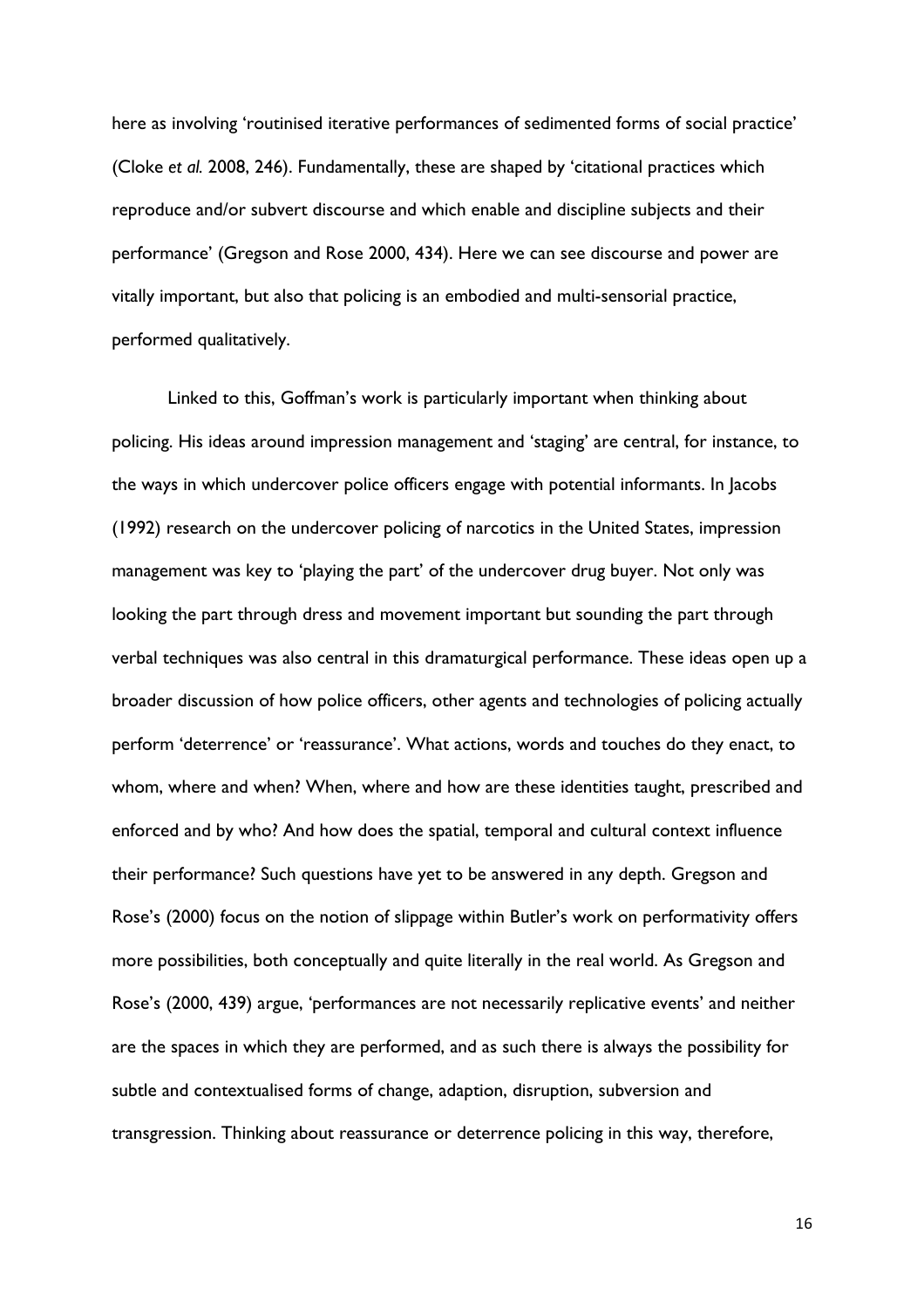makes us alert to the sedimentation of routines and performances but also the shifting and slippery nature of performance and the possibilities of slippage in practice.

Although we agree with Gregson and Rose's (2000) assessment that (unlike Butler) Goffman incorrectly views space or the 'stage', as pre-given, we would concur with Cloke *et al.* (2008) and Lawler (2007) that Butler and Goffman's work can be brought into productive dialogue and built upon. Both approaches see performance as continually evolving and relational (Lawler 2007) which Butler notes, of course, involves slippage and slipperiness. Both also demonstrate that performance is interpreted, communicated and shaped through situated, partial and subjective senses (see also Innes 2004a), and it is 'improvisation within a scene of constraint' (Butler 2004, 1, quoted in Lawler 2007, 121). Bringing Butler and Goffman into dialogue in an attempt to offer a more qualitative reading of how policing is performed has the potential to open new spaces of discussion around policing practice, and could offer readings that are sensitive to the multi-sensory and embodied aspects of policing, which as described above, are under-researched areas of the field.

#### **Conclusion**

It is clear, then, that visibility and invisibility are central to the policing and social control of public space. There has been much written in geography, criminology and other social science disciplines about the marginalisation of certain social groups from public space: sex workers, drug users, the homeless and travellers provide some examples of such liminal communities. The literature has pointed to the inequity and injustice wrapped up in policing practice, and the (sometimes dubious) concerns over 'fixing', 'sanitising' and 'maintaining' public space by councils, businesses and growth coalitions (for a counter argument, see DeVerteuil *et al.* 2009). These strategies of control have either purposefully or implicitly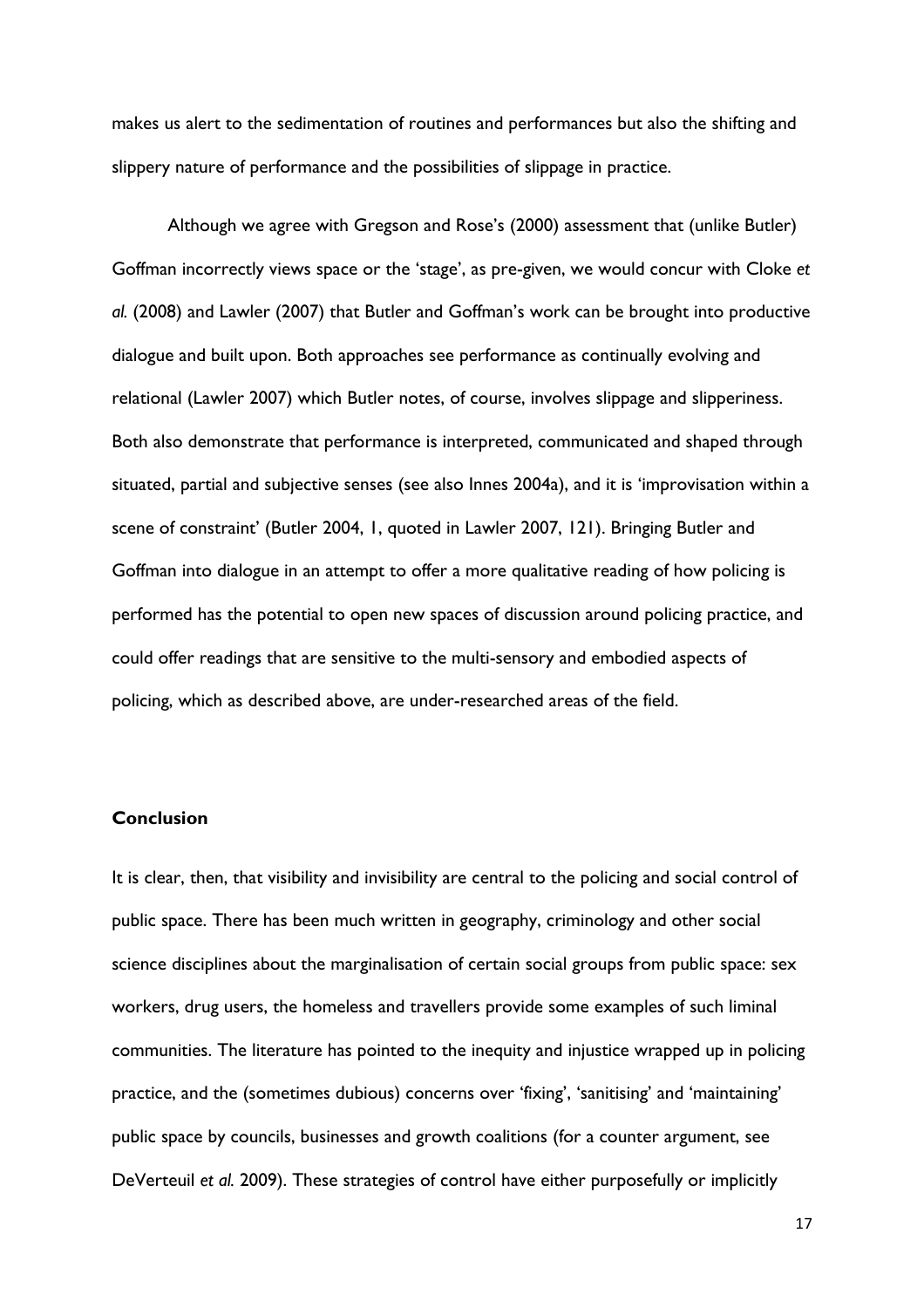created a moral topography through banishing or changing the behaviours of 'unnerving' and, often, non-consuming others. The example given at the start of the paper of rounding up the poor, homeless and impoverished people begging in New Delhi is illustrative of this.

However, as this paper has demonstrated, banishing and hiding are not the only means of 'visual manipulation' that are attempted by city authorities internationally. As well as these attempts to hide or remove, research has pointed to an uneven patchwork of attempts to reveal 'troubling' others by either creating more open, accountable and surveyed public spaces or by publicly punishing convicted offenders. The relationship between hiding and revealing is complex and little understood, further academic research in this area would be welcome, especially on the tensions between these 'removing' and 'revealing' strategies. Further work in this area could also explore the struggles over where and when it might be appropriate for public punishments to be performed and spaces to be opened up; how these strategies are performed and to what effect; and the moral geographies wrapped up in these.

Visibility, therefore, shapes the policing of public space in complex and contingent ways. Nonetheless, it is imperative that we understand how other senses, such as sound, taste, touch and smell, are infused in the production and consumption of 'acceptable' and 'unacceptable' bodies, signs and spaces. In order to do this, we must open ourselves up ontologically beyond an a priori fixation with out-of-place *visual signifiers* to consider the possibility of multi-sensory, out-of-place *presence* where different senses are socially and selectively constructed, sometimes alongside each other, as being in or out-of-place. Relatedly, future research in this area would benefit also from exploring the practice of policing from a more qualitative (multi-sensorial) perspective. Through this not only will we garner a deeper understand of the day-to-day lives of those policing and being policed, we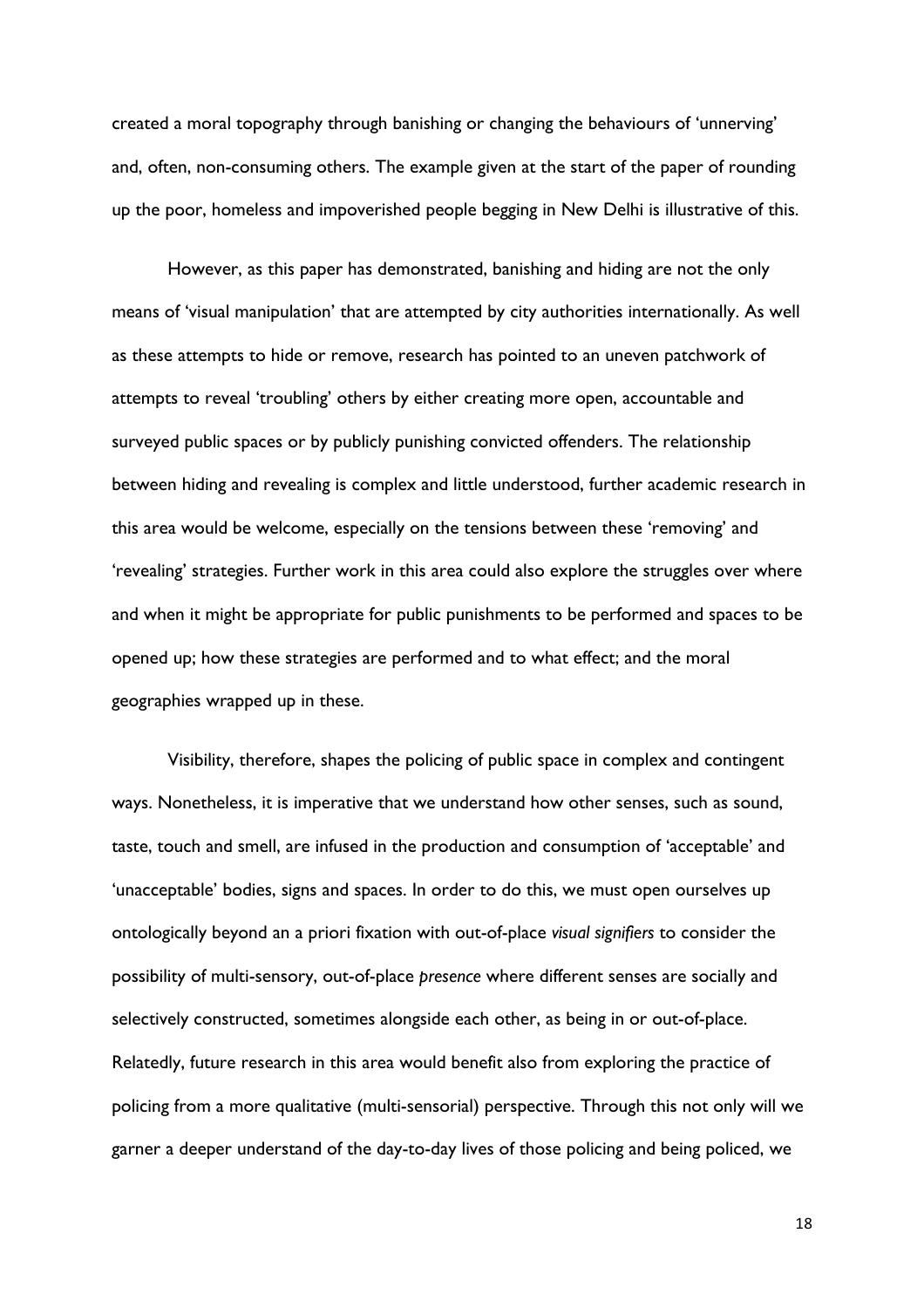will also see how identities – for instance of 'reassurance' and 'deterrence'– evolve, slip, adapt, are negotiated, and how they are influenced by their spatial-temporal contexts. This will require critical analysis, refinement and debate within and beyond geography. Nevertheless, we feel that these humble suggestions will help build a better understanding of how public space is policed and help us make informed contributions to the wider political debates of *how* public space should be used and policed.

#### **References**

Allen, H. E. and Abril, J. C. (1997). The new chain gang: corrections in the next century. *American Journal of Criminal Justice* 22 (1), pp. 1–12.

Atkinson, R. (2003). Domestication by cappuccino or a revenge on urban space? Control and empowerment in the management of public spaces. *Urban Studies* 40 (9), pp. 1829–1843.

Bahn, C. (1974). The reassurance factor in police patrol. *Criminology* 12 (3), pp. 338–245.

Baker, L. M. (2005). Undercover as sex workers: the attitudes and experiences of female vice officers. *Women and Criminal Justice* 16 (4), pp. 25–41.

Basson, S. (2006). 'Oh Comrade, what times those were!' History, capital punishment and the urban square. *Urban Studies* 43 (7), pp. 1147–1158.

Beckett, K. and Herbert, S. (2010). *Banishment: the new social control in urban America*. Oxford: Oxford University Press.

Belina, B. (2007). From disciplining to dislocation: area bans in recent urban policing in Germany. *European Urban and Regional Studies* 14 (4), pp. 321–336.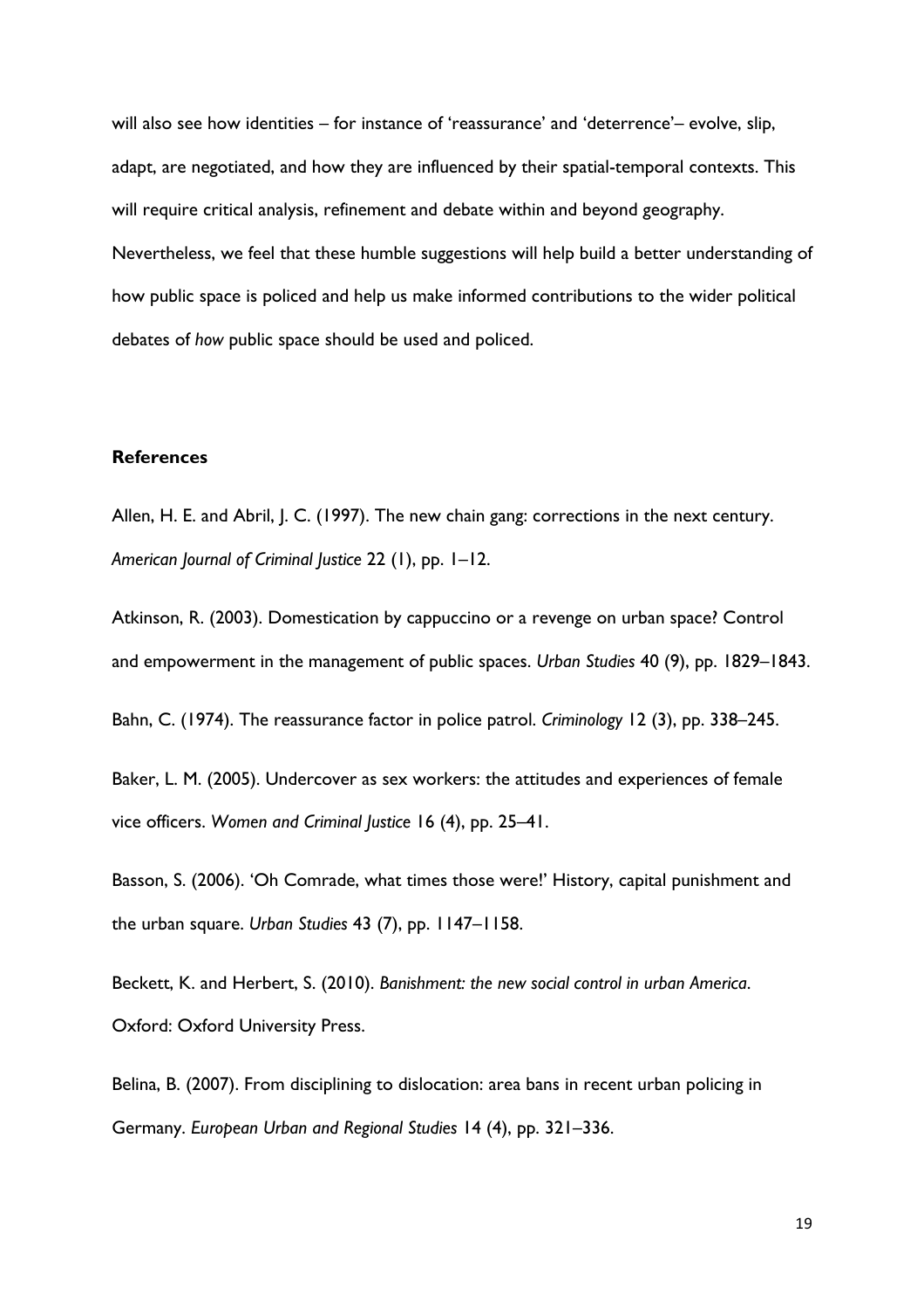Belina, B. and Helms, G. (2003). Zero tolerance for the industrial past and other threats: policing and urban entrepreneurialism in Britain and Germany. *Urban Studies* 40 (9), pp. 1845–1867.

Berg, J. (2010). Seeing like private security: evolving mentalities of public space protection in South Africa. *Criminology and Criminal Justice* 10 (3), pp. 287–301.

Buncombe, A. (2010). All board the beggar express. *The Independent*, 3 March, pp. 30–31.

Butler, J. (1990). *Gender trouble: feminism and the subversion of identity*. London: Routledge.

Butler, J. (1993). *Bodies that matter: on the discursive limits of 'sex'*. London: Routledge.

Butler, J. (2004). *Undoing gender*. London: Routledge.

Catungal, J. P. and McCann, E. J. (2010). Governing sexuality and park space: acts of regulation in Vancouver, BC. *Social and Cultural Geography* 11 (1), pp. 75–94.

Chamberlain, G. (2009). Beggars swept into jail in Delhi Games facelift. *The Observer*, 8 November, p. 44.

Clarke, R. V. (1995). Situational crime prevention. *Crime and Justice* 19 (1), pp. 91–150.

Cloke, P., May, J. and Johnsen, S. (2008). Performativity and affect in the homeless city. *Environment and Planning D: Society and Space* 26 (2), pp. 241–263.

Coleman, R. (2005). Surveillance in the city: primary definition and urban social order. *Crime Media Culture* 1 (2), pp. 131–148.

Coleman, R. and McCahill, M. (2010). *Surveillance and crime*. London: Sage.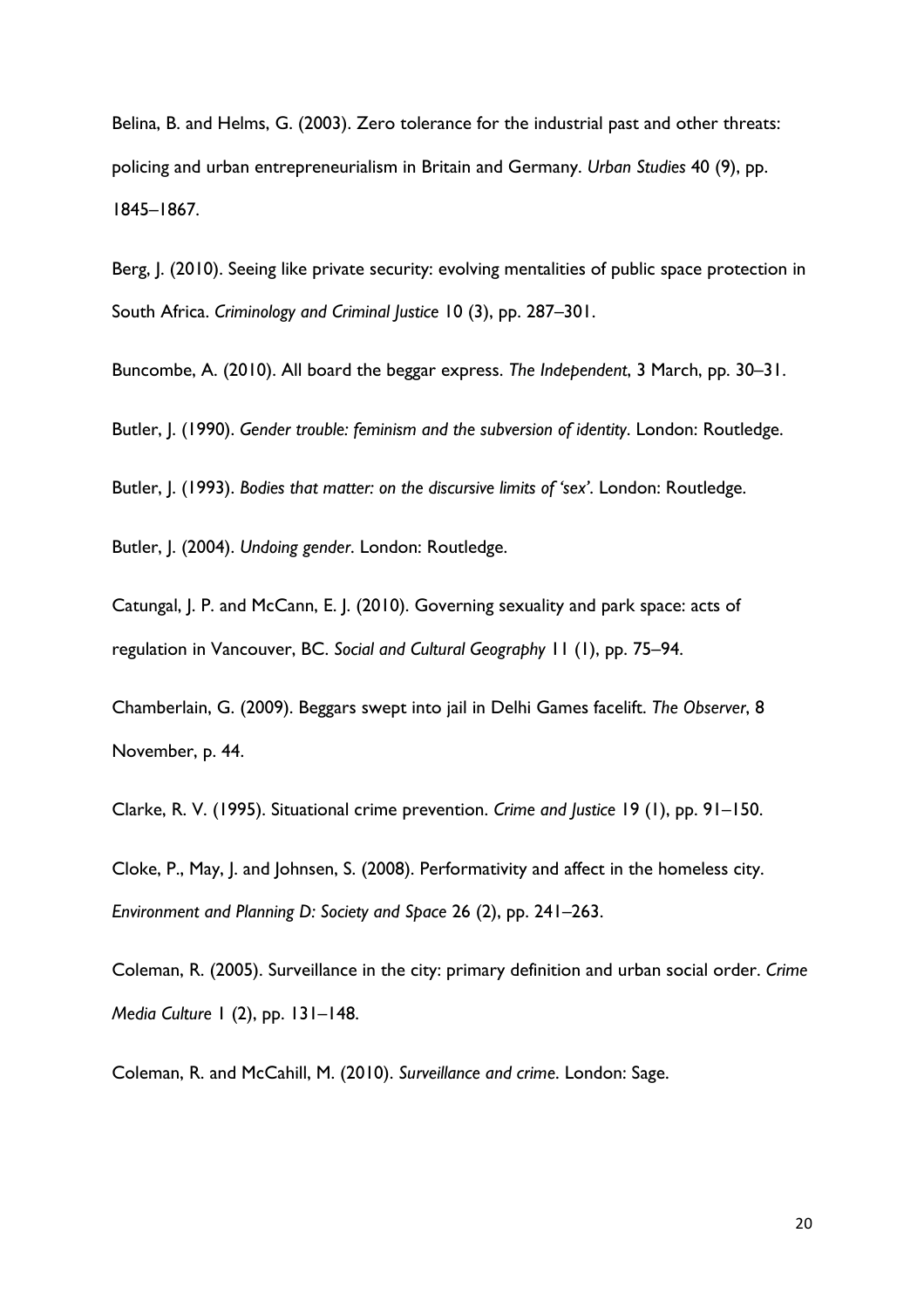Cook, I. R. (2010). Policing, partnerships, and profits: the operations of Business Improvement Districts and Town Centre Management schemes in England. *Urban Geography* 31 (4), pp. 453–478.

Crawford, A. (2007). Reassurance policing: feeling is believing. In: Henry, A. and Smith, D. J. (eds) *Transformations of policing*. Aldershot: Ashgate, pp. 143–168.

Cresswell, T. (1996). *In place/out of place: geography, ideology, and transgression*. London: University of Minnesota Press.

Davis, M. (1992). Fortress Los Angeles: the militarization of urban space. In: Sorkin, M. (ed.) *Variations on a theme park: the new American city and the end of public space*. New York: Hill and Wang, pp. 154–180.

Department of Communities and Local Government (2006). *National evaluation of the street wardens programme*. London: Department of Communities and Local Government.

DeVerteuil, G., May, J. and Mahs, J. v. (2009). Complexity not collapse: recasting the geographies of homelessness. *Progress in Human Geography* 33 (5), pp. 646–666.

Dewsbury, J.-D. (2000). Performativity and the event: enacting a philosophy of difference. *Environment and Planning D: Society and Space* 18 (4), pp. 473–496.

Dixon, D. P. and Straughan, E. R. (2010). Geographies of touch/touched by geography. *Geography Compass* 4 (5), pp. 449–459.

England, M. (2008). Stay out of drug areas: drugs, othering and regulation of public space in Seattle, Washington. *Space and Polity* 12 (2), pp. 197–213.

Farrington, D. and Welsh, B. C. (2002). *Effects of improved street lighting on crime: a systematic review.* Home Office Research Study 251. London: Home Office.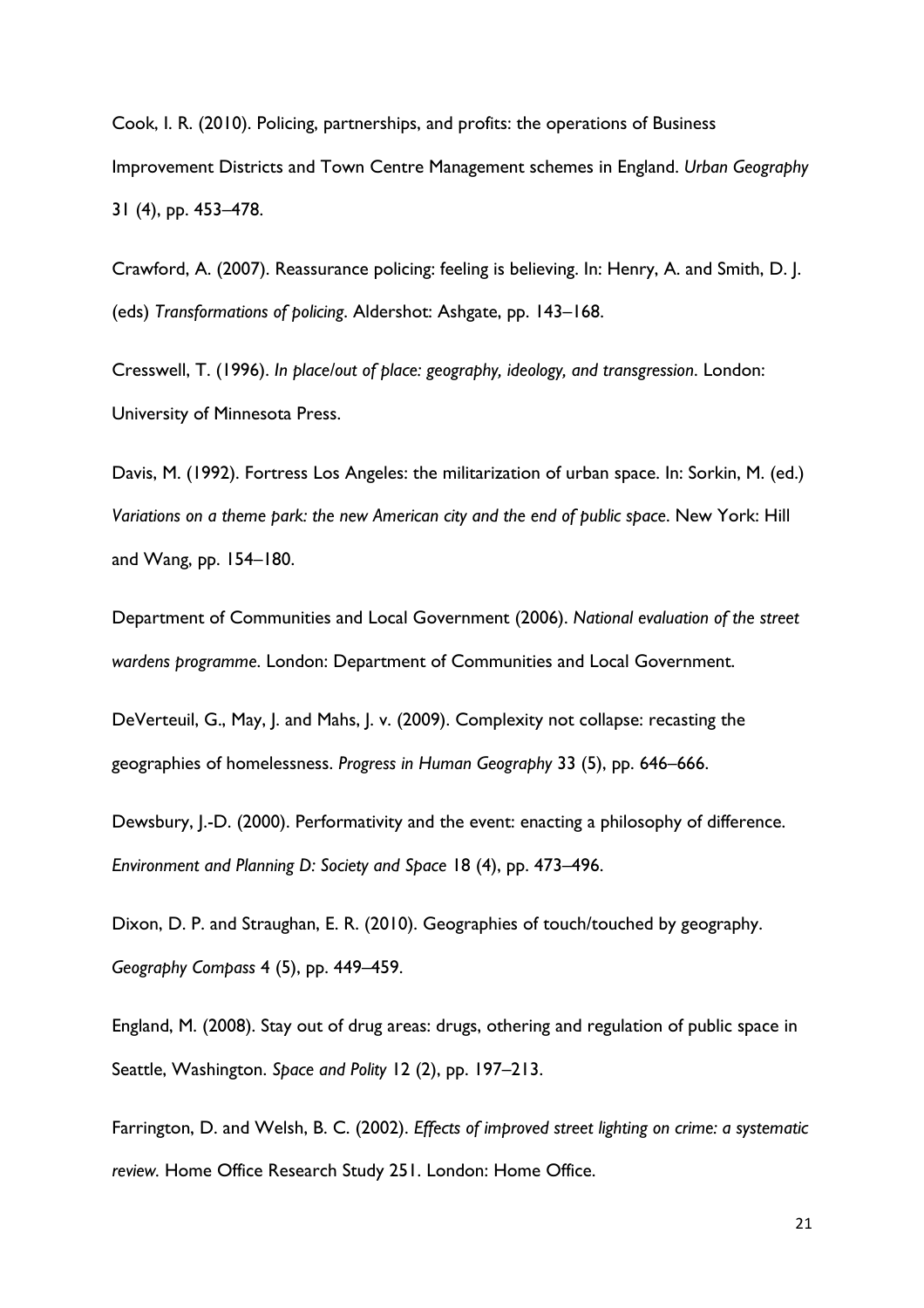Flusty, S. (2001). The banality of interdiction: surveillance, control and the displacing of diversity. *International Journal of Urban and Regional Research* 25 (3), pp. 658–664.

Foucault, M. (1977). *Discipline and punish: the birth of the prison*. London: Penguin.

Foucault, M. (1980). The eye of power. In: Gordon, C. (ed.) *Power/knowledge: selected interviews and other writings 1972-1977 by Michel Foucault.* London: Harvester Press, pp. 146– 165.

Fyfe, N. and Bannister, J. (1996). City watching: closed circuit television surveillance in public spaces. *Area* 28 (1), 37–46.

Goffman, E. (1959). *The presentation of the self in everyday life*. New York: Doubleday.

Goffman, E. (1963). *Behaviour in public places: notes on the social organization of gatherings*. New York: Free Press.

Gregson, N. and Rose, G. (2000). Taking Butler elsewhere: performativites, spatialities and subjectivities. *Environment and Planning D: Society and Space* 18 (4), 433–452.

Haggerty, K. D. (2006). Tear down the walls: on demolishing the panopticon. In: Lyon, D. (ed.) *Theorizing surveillance: the panopticon and beyond*. Cullompton: Willan Publishing, pp. 23– 45.

Herbert, S. (1997). *Policing space: territoriality and the Los Angeles police department*. Minnesota: University of Minnesota Press.

Hodge, A. (2010). Beggars pay price for Delhi's beautification. *The Australian*, 27 February, p. 10.

Hofstra, B. and Shapland, J. (1997). Who is in control? *Policing and Society* 6 (4), pp. 265–281.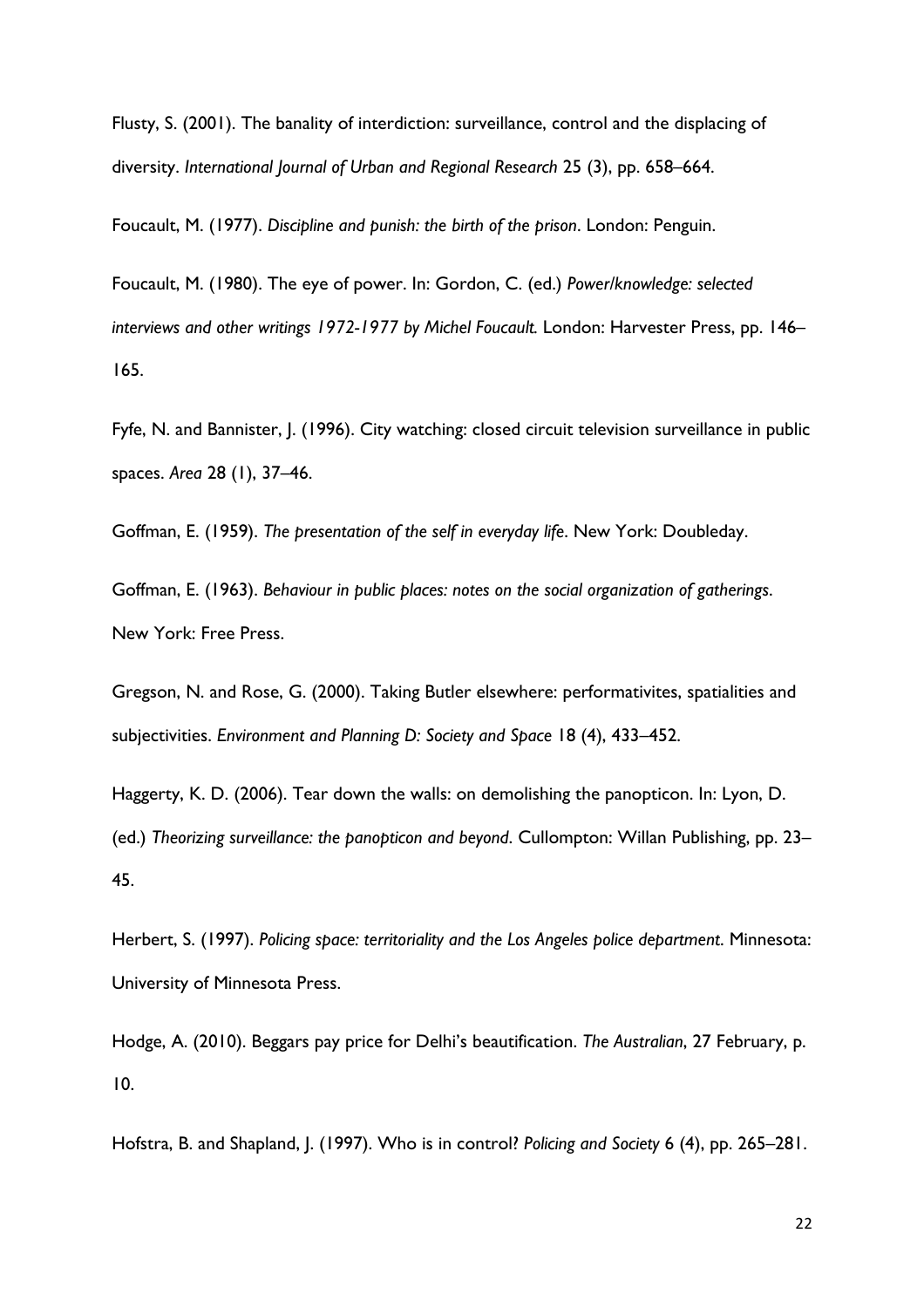Hubbard, P. (2002). Maintaining family values? Cleansing the streets of sex advertising. *Area* 34 (4), pp. 353–360.

Hubbard, P. (2004). Cleansing the metropolis: sex work and the politics of zero tolerance. *Urban Studies* 41 (9), pp. 1687–1702.

Hubbard, P. and Sanders, T. (2003). Making space for sex work: female street prostitution and the production of urban space. *International Journal of Urban and Regional Research* 27 (1), pp. 75–89.

Hubbard, P. and Whowell, M. (2008). Revisiting the red light district: still neglected, immoral and marginal? *Geoforum* 39 (5), pp. 1743–1755.

Hughes, G. (2007). *The politics of crime and community*. Basingstoke: Palgrave Macmillan.

Innes, M. (2004a). Signal crimes and signal disorders: notes on deviance as communicative action. *The British Journal of Sociology* 55 (3), pp. 335–355.

Innes, M. (2004b). Reinventing tradition? Reassurance, neighbourhood security and policing. *Criminal Justice* 4 (2), pp. 151–171.

Iveson, K. (2007). *Publics and the city*. Oxford: Blackwell.

Jacobs, B. A. (1992). Drugs and deception: undercover infiltration and dramaturgical theory. *Human Relations* 45 (12), pp. 1293–1310.

Jacobs, J. (1961). *The death and life of great American cities*. New York: Random House.

Katz, C. (2001). Hiding the target: social reproduction in the privatized urban environment. In: Minca, C. (ed.) *Postmodern geography: theory and practice*. London: Routledge, pp. 93–110.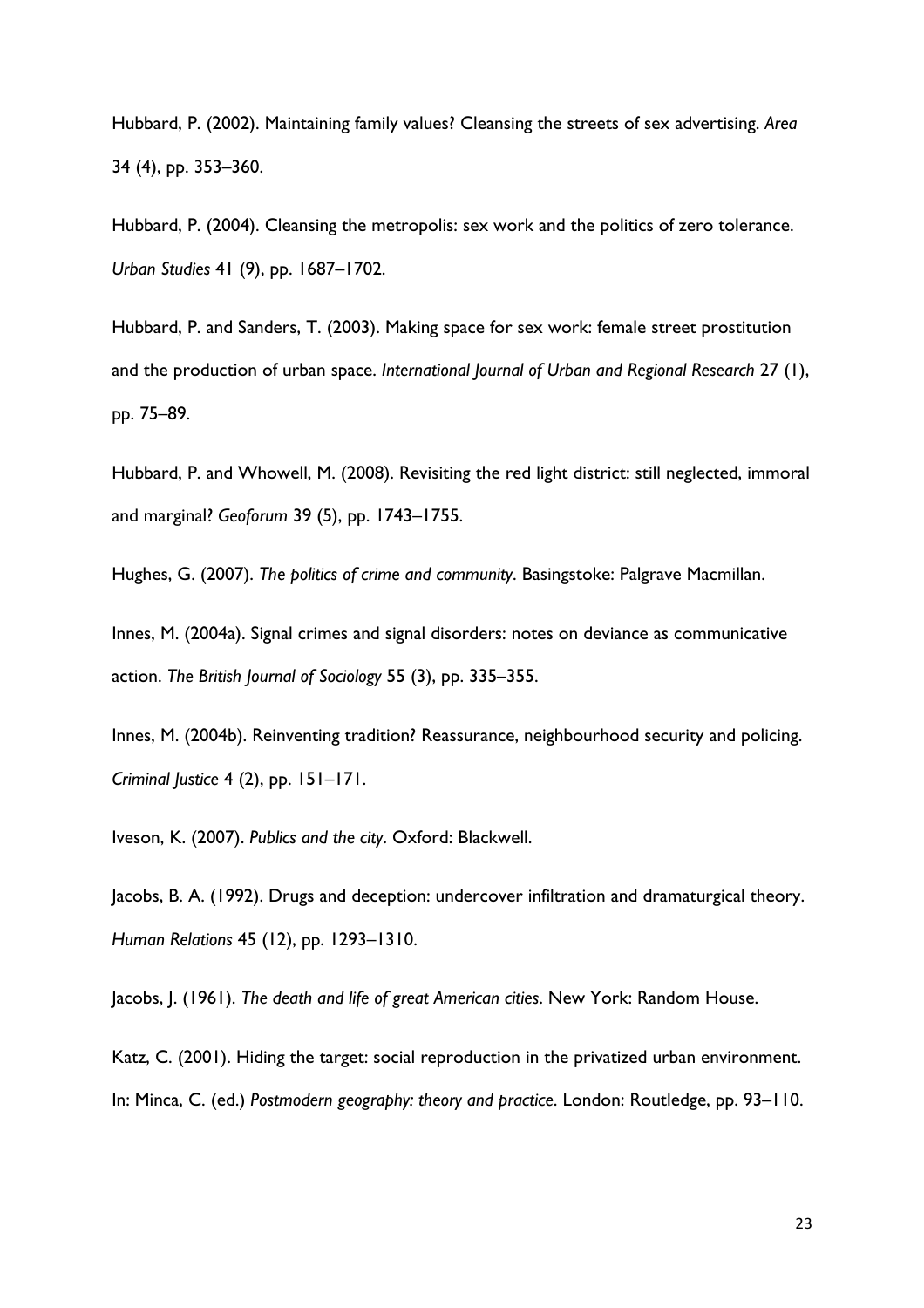Kennedy, D. M. (2008). *Deterrence and crime prevention: reconsidering the prospect of sanction*. London: Routledge.

Koskela, H. (2000). 'The gaze without eyes': video-surveillance and the changing nature of urban space. *Progress in Human Geography* 24 (2), pp. 243–265.

Koskela, H. (2002). Video surveillance, gender, and the safety of public urban space: "peeping Tom" goes high tech? *Urban Geography* 23 (3), pp. 257–278.

Koskela, H. (2003). 'Cam Era'– the contemporary urban Panopticon. *Surveillance and Society* 1 (3), pp. 292–313.

Lawler, S. (2007). *Identity: sociological perspectives*. Cambridge: Polity Press.

MacDonald, F. (2009). Visuality. In: Kitchin, R. and Thrift, N. (eds) *International encyclopedia of human geography*. London: Elsevier, pp. 151–156.

Madden, D. J. (2010). Revisiting the end of public space: assembling the public in an urban park. *City and Community* 9 (2), pp. 187–207.

Martin, L. L. and Mitchelson, M. L. (2009). Geographies of detention and imprisonment: interrogating spatial practices of confinement, discipline, law, and state power. *Geography Compass* 3 (1), pp. 459–477.

Marx, G. (1988). *Under cover: police surveillance in America*. London: University of California Press.

McIvor, G. (2007). Paying back – unpaid work by offenders. In: McIvor, G. and Raynor, P. (eds) *Developments in social work with offenders*. London: Jessica Kingsley, pp. 257–268.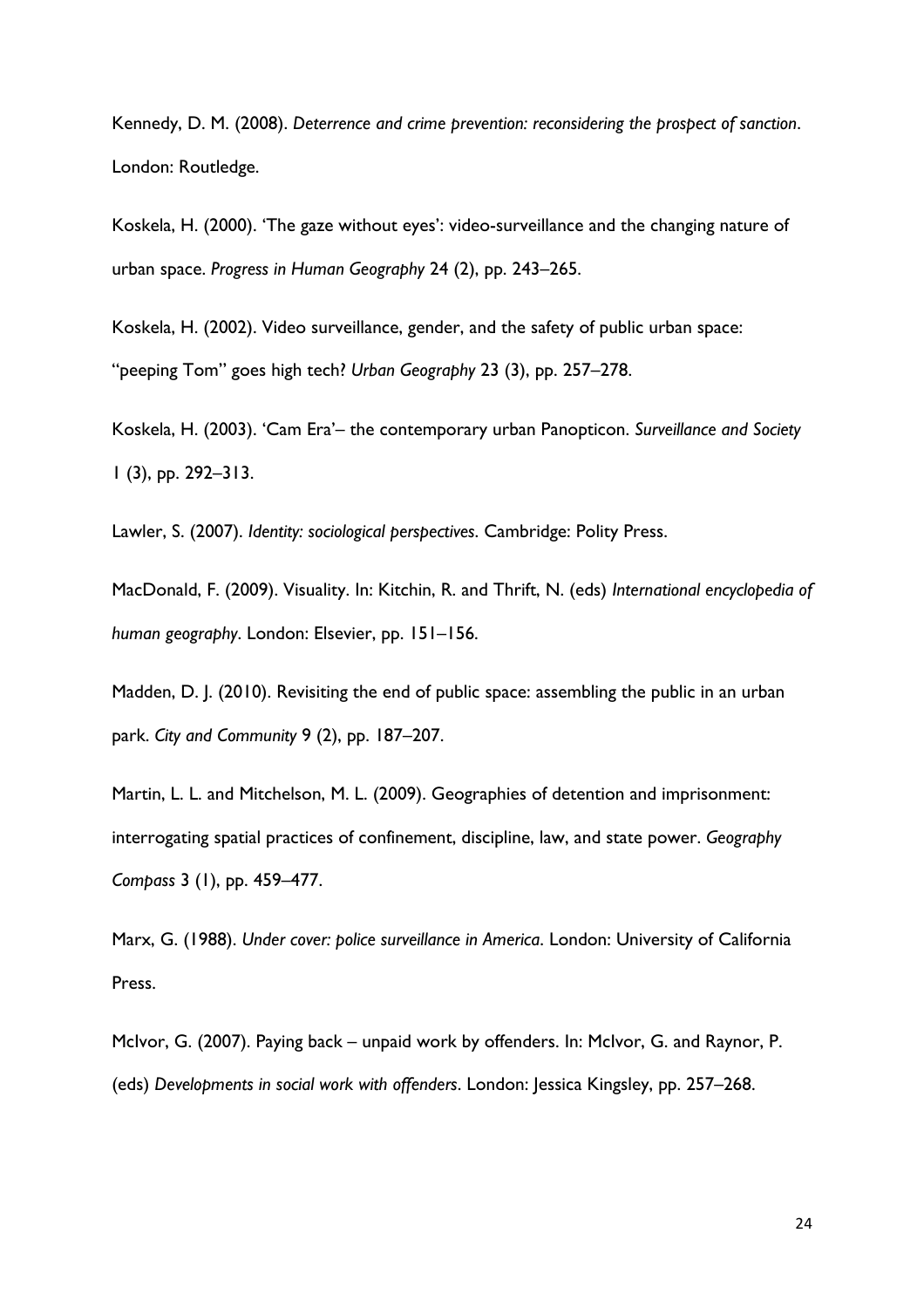McIvor, G., Beyens, K., Blay, E. and Boone, M. (2010). Community service in Belgium, the Netherlands, Scotland and Spain: a comparative perspective. *European Journal of Probation* 2 (1), 82–98.

McLaughlin, E. (2006). Deterrence. In: McLaughlin, E. and Muncie, J. (eds) *The Sage dictionary of criminology*. 2nd ed. London: Sage, pp. 124–126.

Millie, A. (2010). Whatever happened to reassurance policing? *Policing* 4 (3), pp. 225–232.

Mishra, S., Chaudhry, S. and Kothari, M. (2010). *The 2010 Commonwealth Games: whose wealth? whose commons?* New Delhi: Housing and Land Rights Network – South Asia Regional Programme Habitat International Coalition.

Mitchell, D. (1997). The annihilation of space by law: the roots and implications of antihomeless laws in the United States. *Antipode* 29 (3), pp. 303–335.

Mitchell, D. (2003). *The right to the city: social justice and the fight for public space*. London: Guildford Press.

Newman, O. (1973). *Defensible space: people and design in the violent city*. London: Architectural Press.

Norris, C. and Armstrong, G. (1999). *The maximum surveillance society: the rise of CCTV*. Oxford: Berg.

Pamment, N. and Ellis, T. (2010). A retrograde step: the potential impact of high visibility uniforms within youth justice reparation. *The Howard Journal* 49 (1), pp. 18–30.

Paskell, C. (2007). 'Plastic police' or community support? The role of Police Community Support Officers within low-income neighbourhoods. *European Urban and Regional Studies* 14 (4), pp. 349–361.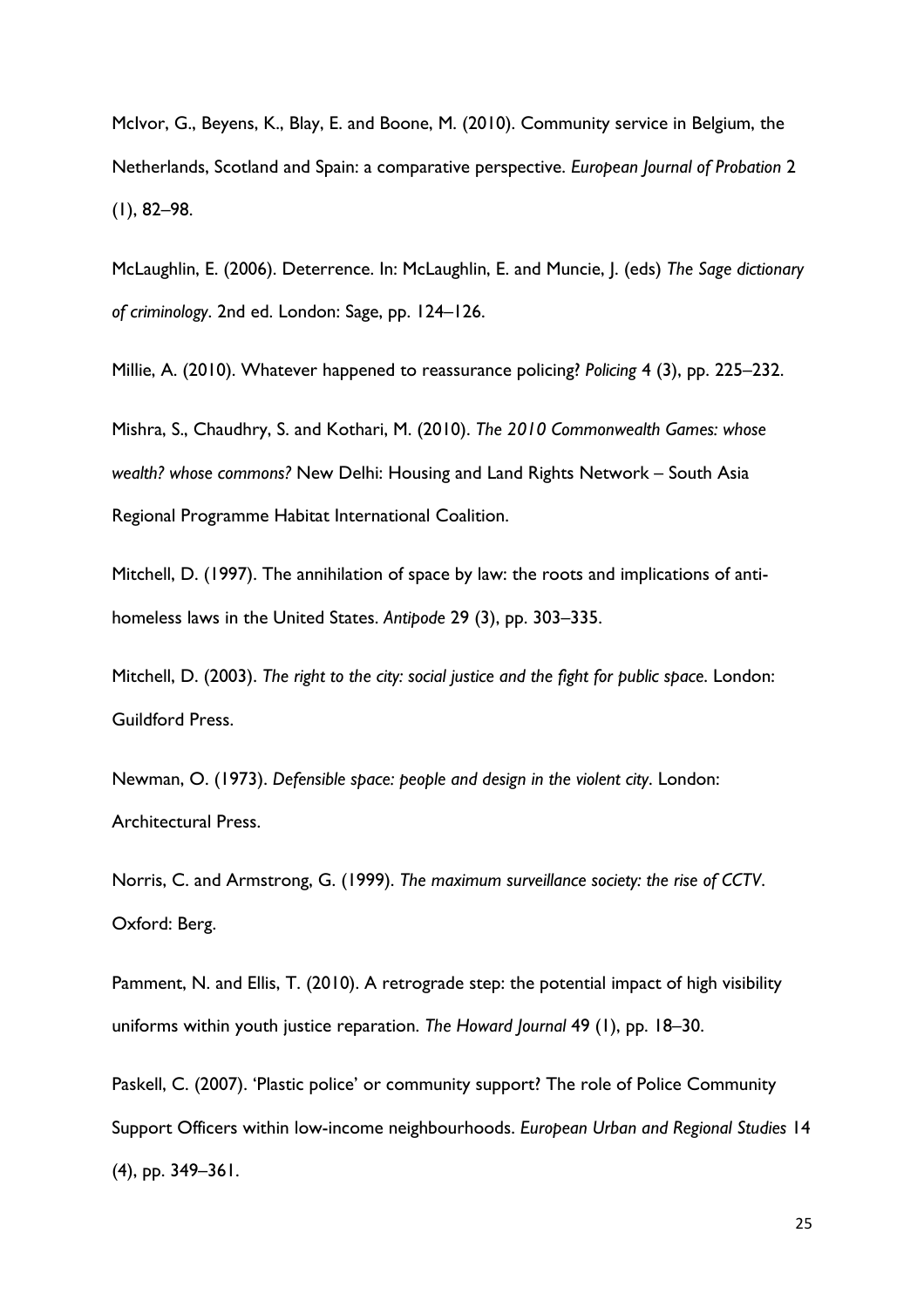Pitcher, J., Campbell, R., Hubbard, P., O'Neill, M. and Scoular, J. (2006). *Living and working in areas of street sex work: from conflict to coexistence*. Bristol: Policy Press.

Raco, M. (2003). Remaking place and securing space: urban regeneration and the strategies, tactics and practices of policing in the UK. *Urban Studies* 40 (9), pp. 1869–1887.

Reiner, R. (1994). Policing and the police. In: Maguire, M., Morgan, R. and Reiner, R. (eds) *The Oxford handbook of criminology*. Oxford: Clarendon Press, pp. 705–772.

Rogers, P. and Coaffee, J. (2005). Moral panics and urban renaissance: policy, tactics and growth in public space. *City* 9 (3), pp. 321–340.

Ruppert, E. S. (2006). Rights to public space: regulatory reconfigurations of liberty. *Urban Geography* 27 (3), pp. 271–292.

Sanders, T. (2009). Kerbcrawler rehabilitation programmes: curing the 'deviant' male and reinforcing the 'respectable' moral order. *Critical Social Policy* 29 (1), pp. 77–99.

Sanders, T., O'Neill, M. and Pitcher, J. (2010). *Prostitution: sex work, policy and politics*. London: Sage.

Shantz, B.-M., Kearns, R. and Collins, D. (2008). Intolerance for noise and disorder: questioning the 'publicness' of Auckland's lower Queen Street. *Urban Policy and Research* 26 (1), pp. 39–55.

Sibley, D. (1995). *Geographies of exclusion: society and difference in the west*. London: Routledge.

Simpson, P. (2009). 'Falling on deaf ears': a postphenomenology of sonorous presence. *Environment and Planning A* 41 (11), pp. 2556–2575.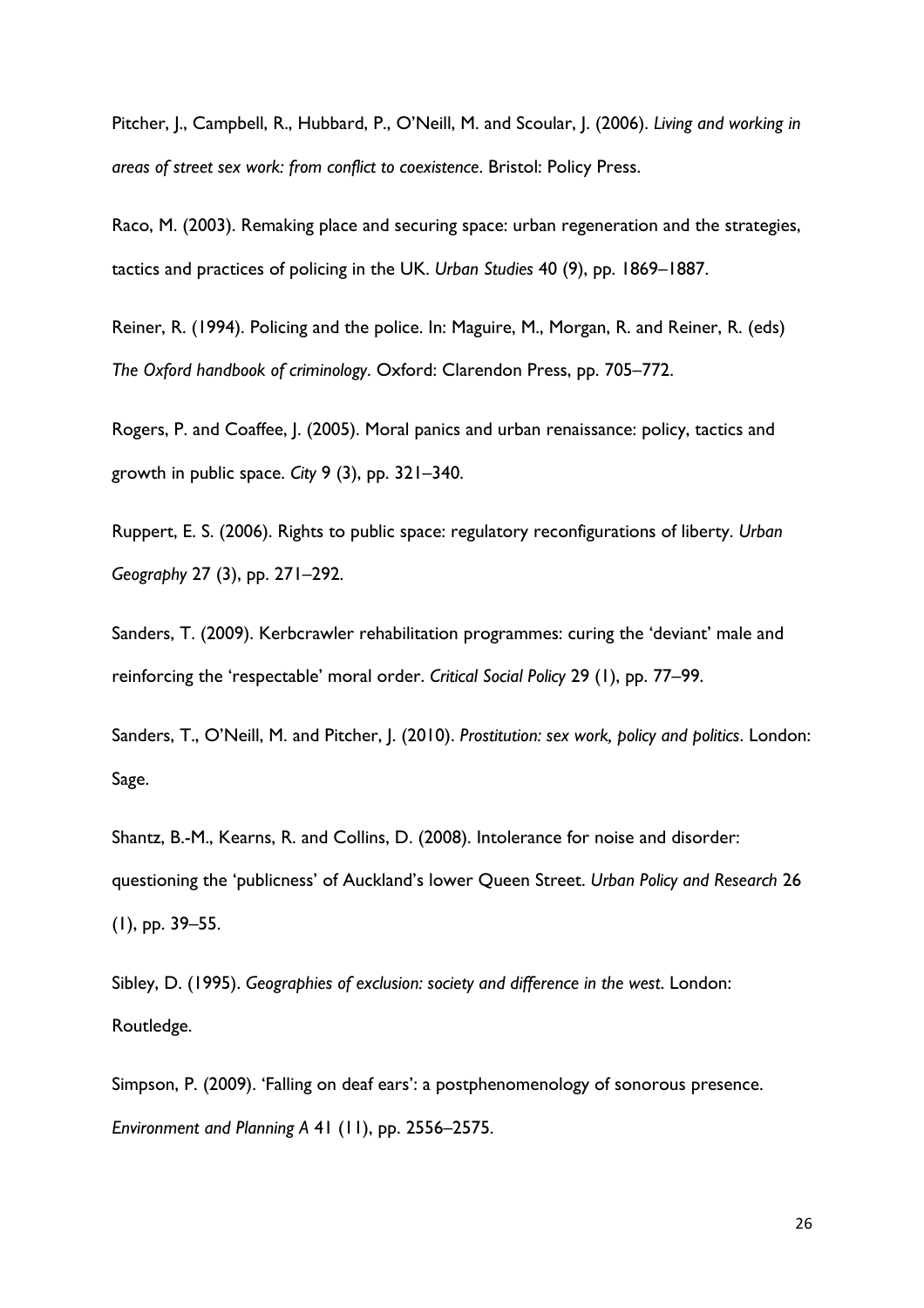Smith, N. (1996). *The new urban frontier: gentrification and the revanchist city*. London: Routledge.

Sorkin, M. (1992). See you in Disneyland. In: Sorkin, M. (ed.) *Variations on a theme park: the new American city and the end of public space*. New York: Hill and Wang, pp. 205–232.

Swanson, K. (2007). Revanchist urbanism heads south: the regulation of indigenous beggars and street vendors in Ecuador. *Antipode* 39 (4), pp. 708–728.

Taylor, M. and Lewis, P. (2011). Undercover police officer Mark Kennedy at centre of international row. *The Guardian*, 13 January. Retrieved on 26 February 2011 from: http://www.guardian.co.uk/environment/2011/jan/12/activism-protest.

Thrift, N. and Dewsbury, J-D. (2000). Dead geographies – and how to make them live. *Environment and Planning D: Society and Space* 18 (4), pp. 411–432.

Toon, I. (2000). 'Finding a place on the street': CCTV surveillance and young people's use of urban public space. In: Bell, D. and Haddour, A. (eds) *City visions*. Harlow: Pearson, pp. 141– 165.

Wilf, S. (1993). Imagining justice: aesthetics and public executions in late eighteenth-century England. *Yale Journal of Law and the Humanities* 5 (1), pp. 51–78.

Wood, D. M. (2007). Beyond the panopticon? Foucault and surveillance studies. In: Crampton, J. W. and Elden, S. (eds) *Space, knowledge and power: Foucault and geography*. Aldershot: Ashgate, pp. 245–264.

Yarwood, R. (2007). The geographies of policing. *Progress in Human Geography* 31 (4), pp. 447–465.